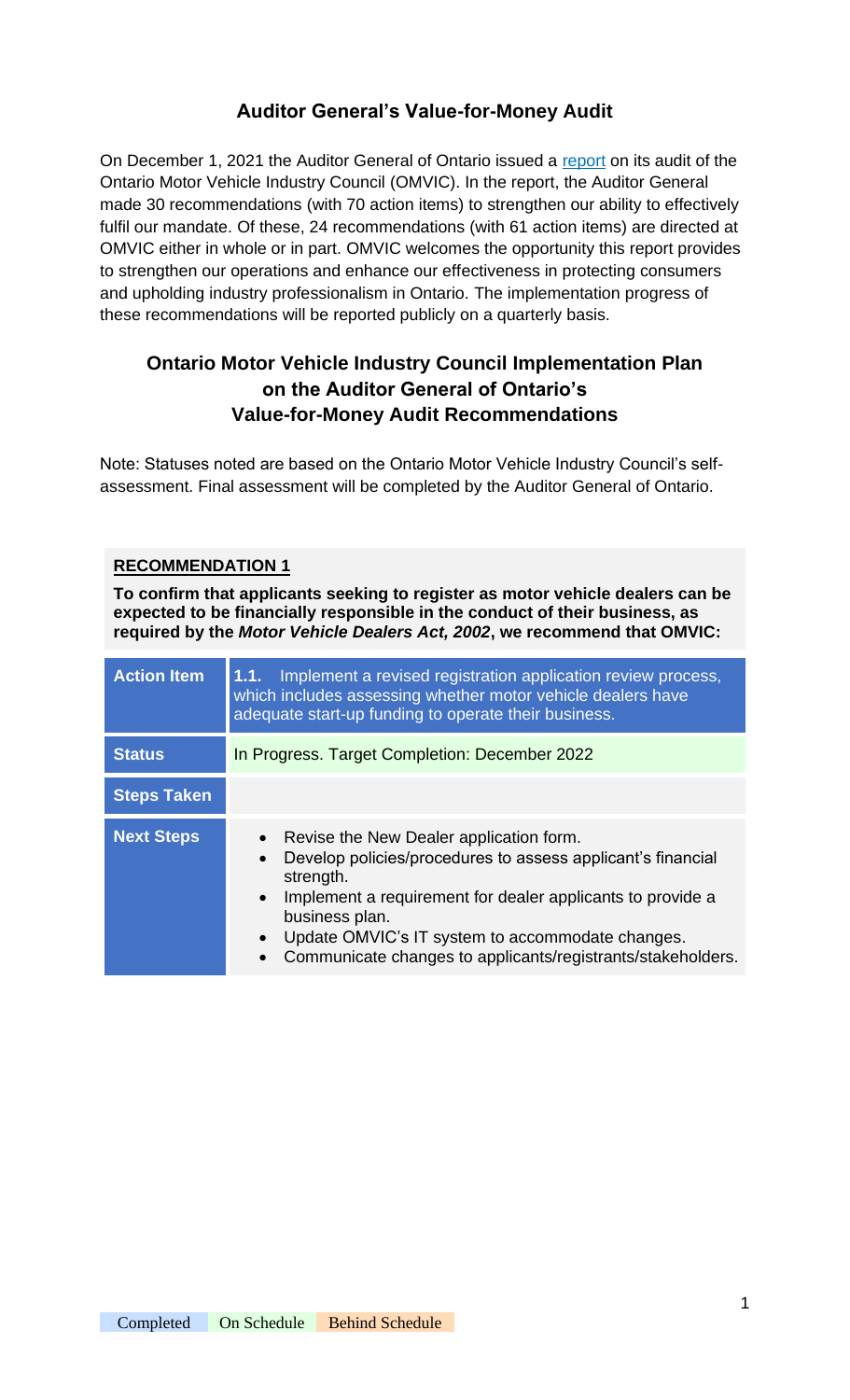| <b>Action Item</b> | Train its registration staff on its future updated application<br>1.2.<br>review process so that it is consistently applied by all registration<br>staff when reviewing new motor vehicle dealer applications.                                                                                                                                                                                                                                      |
|--------------------|-----------------------------------------------------------------------------------------------------------------------------------------------------------------------------------------------------------------------------------------------------------------------------------------------------------------------------------------------------------------------------------------------------------------------------------------------------|
| <b>Status</b>      | In Progress. Target Completion: December 2022                                                                                                                                                                                                                                                                                                                                                                                                       |
| <b>Steps Taken</b> |                                                                                                                                                                                                                                                                                                                                                                                                                                                     |
| <b>Next Steps</b>  | Update New Dealer application procedure based on dealer<br>class.<br>Train staff, including Senior Registration Officers and phone<br>$\bullet$<br>enquiry team.<br>Establish application review manual.<br>$\bullet$<br>Develop sample business plan.<br>$\bullet$<br>Create FAQs for internal and external purposes.<br>$\bullet$<br>Implement monthly meetings with senior registration staff to<br>$\bullet$<br>monitor consistency of process. |

**To enhance consumer protection, and increase recoveries to the Compensation Fund, we recommend that OMVIC:**

| <b>Action Item</b> | Update its registration policies to require a letter of credit from<br>2.1.<br>every motor vehicle dealer at the time of registration.                                                                                                                                                                                                                                                                                        |
|--------------------|-------------------------------------------------------------------------------------------------------------------------------------------------------------------------------------------------------------------------------------------------------------------------------------------------------------------------------------------------------------------------------------------------------------------------------|
| <b>Status</b>      | In Progress. Target Completion: December 2023                                                                                                                                                                                                                                                                                                                                                                                 |
| <b>Steps Taken</b> |                                                                                                                                                                                                                                                                                                                                                                                                                               |
| <b>Next Steps</b>  | Consult with the Compensation Fund Board of Trustees to<br>obtain their recommendations and advice.<br>Update letters of credit policy.<br>$\bullet$<br>Update registration procedures.<br>$\bullet$<br>Update the New Dealer application form.<br>Train staff.<br>$\bullet$<br>Communicate changes to applicants/registrants/stakeholders.<br>$\bullet$<br>Update OMVIC's IT system to accommodate the changes.<br>$\bullet$ |
| <b>Action Item</b> | 2.2.<br>Extend the time frame that it holds a letter of credit past the<br>closure of the dealership.                                                                                                                                                                                                                                                                                                                         |
| <b>Status</b>      | In Progress. Target Completion: December 2023                                                                                                                                                                                                                                                                                                                                                                                 |
| <b>Steps Taken</b> |                                                                                                                                                                                                                                                                                                                                                                                                                               |
| <b>Next Steps</b>  | Conduct a jurisdictional scan for practices used by other<br>$\bullet$<br>regulators and administrative authorities.                                                                                                                                                                                                                                                                                                          |

• Consult with the Compensation Fund Board of Trustees on the optimal time frame to hold letter of credit before returning it to the former registrant.

- Ensure updated letter of credit policy reflects extended time frame.
- Train staff.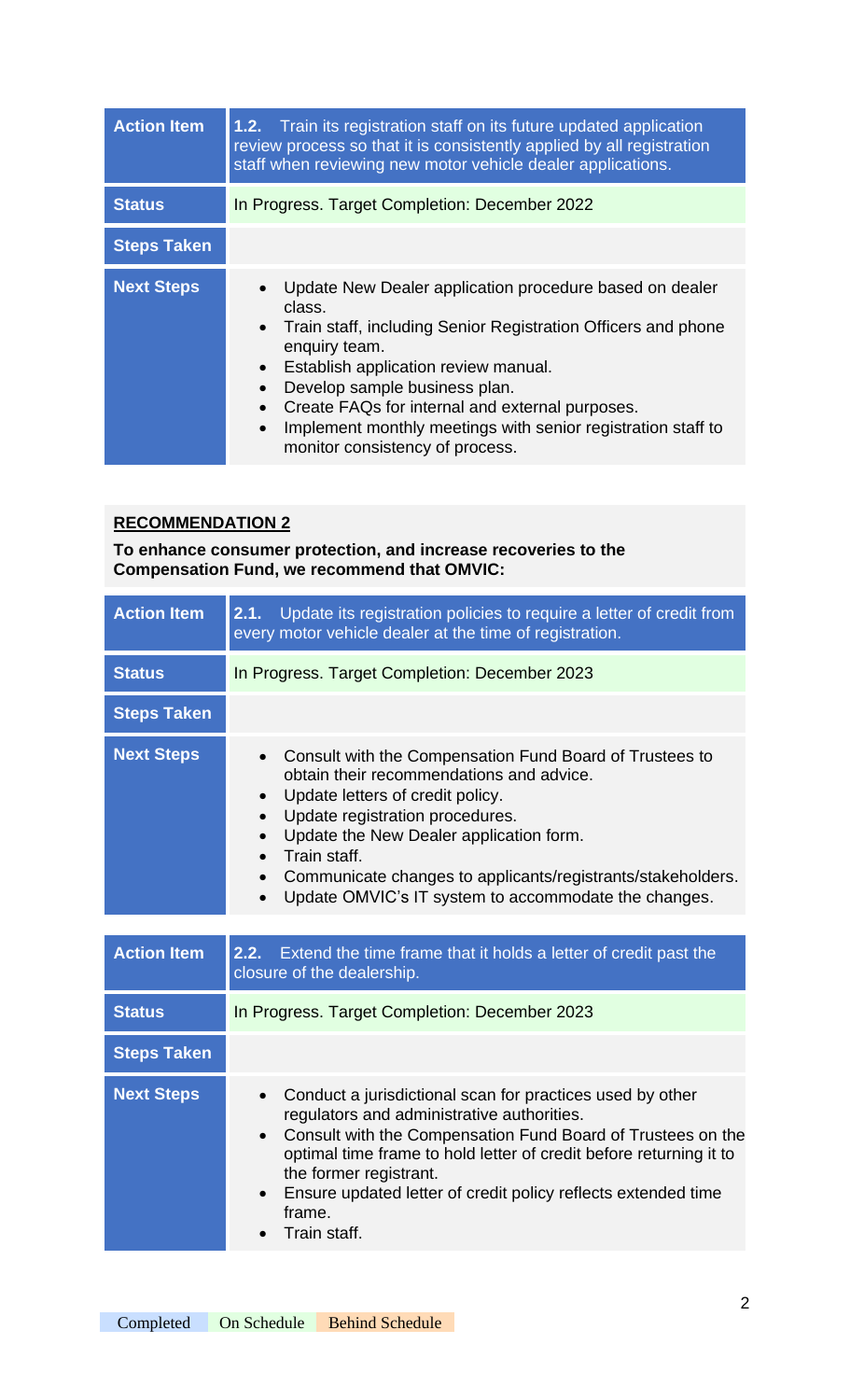**To enforce consumer protection in the motor vehicle industry, and to ensure that motor vehicle dealers and salespersons are up to date on changes to the**  *Motor Vehicle Dealers Act, 2002***, we recommend that the Ministry of Government and Consumer Services:**

| <b>Action Item</b> | 3.1. Introduce mandatory continuing education requirements for<br>motor vehicle dealers and salespersons. |
|--------------------|-----------------------------------------------------------------------------------------------------------|
| <b>Status</b>      | <b>Ministry Recommendation</b>                                                                            |

#### **RECOMMENDATION 4**

**So that OMVIC can meet its target to process applications for new motor vehicle dealer registrations in a timely manner, we recommend that OMVIC:**

| <b>Action Item</b> | 4.1. Work with motor vehicle stakeholder groups to review and<br>revise its application and application process so that it is clear to<br>applicants what specific supporting documents they are required to<br>provide with their application.                                                                                                                                                                                                                                                  |
|--------------------|--------------------------------------------------------------------------------------------------------------------------------------------------------------------------------------------------------------------------------------------------------------------------------------------------------------------------------------------------------------------------------------------------------------------------------------------------------------------------------------------------|
| <b>Status</b>      | In Progress. Target Completion: June 2023                                                                                                                                                                                                                                                                                                                                                                                                                                                        |
| <b>Steps Taken</b> |                                                                                                                                                                                                                                                                                                                                                                                                                                                                                                  |
| <b>Next Steps</b>  | Solicit feedback from stakeholders on ways to simplify and<br>$\bullet$<br>clarify the application form.<br>Review feedback and revise the New Dealer application form.<br>Implement changes to form.<br>Update OMVIC's IT system to accommodate changes.<br>$\bullet$<br>Train staff on changes to form.<br>Communicate changes via website and bulletins.<br>Create FAQs and publish them on OMVIC's website.<br>Change Registration team's phone/email greetings as<br>$\bullet$<br>required. |
| <b>Action Item</b> | 4.2. Perform a cost-benefit analysis of implementing an electronic<br>version of the application process with built-in controls to prevent<br>incomplete applications from being submitted.                                                                                                                                                                                                                                                                                                      |
| <b>Status</b>      | In Progress. Target Completion: December 2022                                                                                                                                                                                                                                                                                                                                                                                                                                                    |
| <b>Steps Taken</b> |                                                                                                                                                                                                                                                                                                                                                                                                                                                                                                  |
| <b>Next Steps</b>  | Evaluate remaining work required on OMVIC's IT system to<br>$\bullet$<br>implement electronic version of application process for all<br>application forms.<br>Seek Board of Directors' approval.<br>Complete all development including system testing and<br>$\bullet$<br>training.                                                                                                                                                                                                              |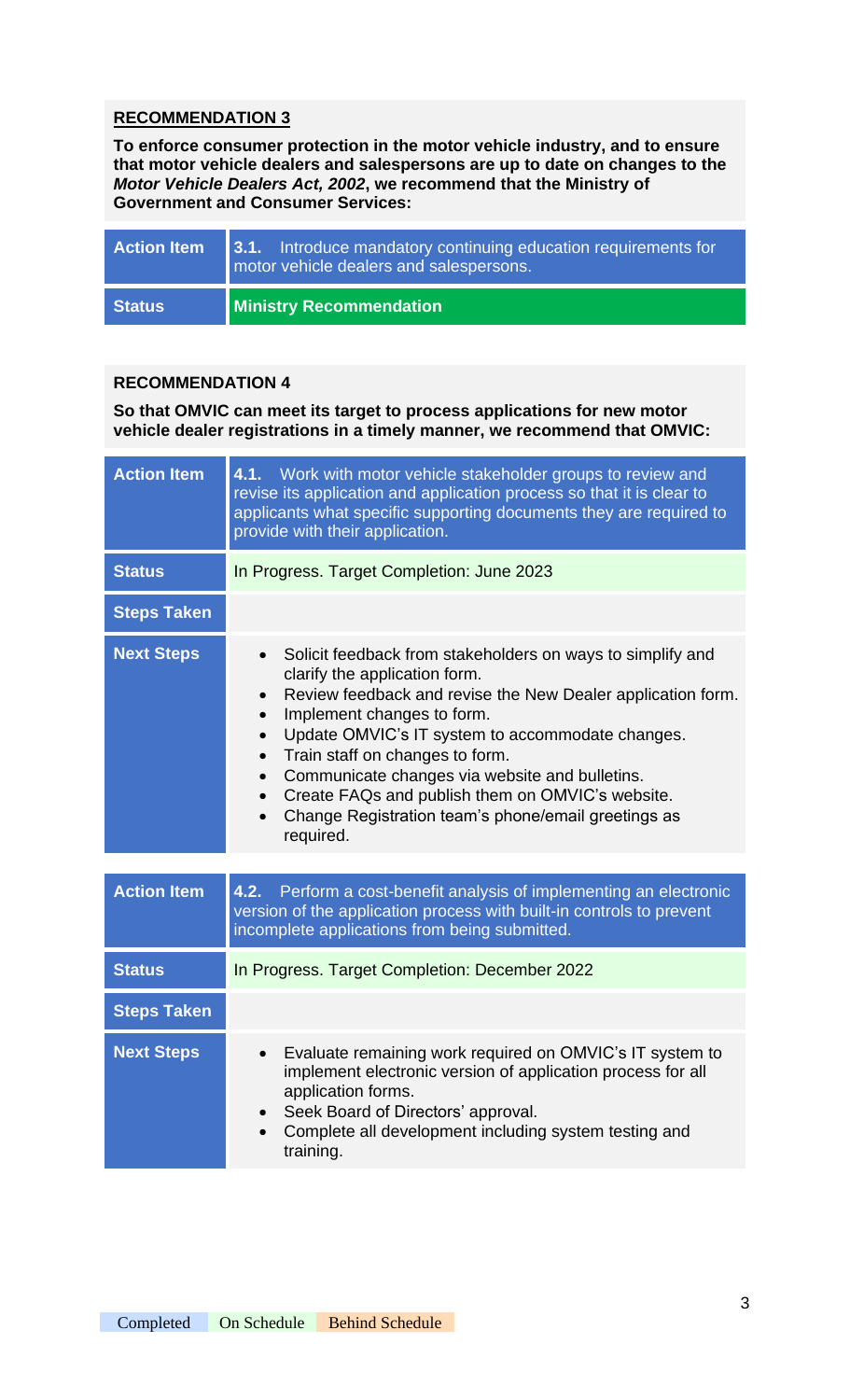| <b>Action Item</b> | 4.3. After completing these steps, perform a workload study to<br>determine appropriate staffing levels to process applications within its<br>targeted time frame.                                                                                                                                                                                                                                                                                                                       |
|--------------------|------------------------------------------------------------------------------------------------------------------------------------------------------------------------------------------------------------------------------------------------------------------------------------------------------------------------------------------------------------------------------------------------------------------------------------------------------------------------------------------|
| <b>Status</b>      | In Progress. Target Completion: December 2023                                                                                                                                                                                                                                                                                                                                                                                                                                            |
| <b>Steps Taken</b> |                                                                                                                                                                                                                                                                                                                                                                                                                                                                                          |
| <b>Next Steps</b>  | Upon implementation of the new application process,<br>complete workload study to determine optimum resource<br>requirements at all staffing levels.<br>Implement workload study.<br>$\bullet$<br>Provide training to new staff as necessary.<br>Educate dealer applicants to file applications online.<br>$\bullet$<br>Educational tools will include publishing sample videos on<br>OMVIC's website, promoting the benefits of online application<br>submission and sending bulletins. |

**So that OMVIC can meet its target to inspect all registered motor vehicle dealers within the required time frame, and so that dealers are inspected based on their risk of non-compliance, we recommend that OMVIC:**

| <b>Action Item</b> | Develop a risk framework (for example, high, medium and low)<br>5.1.<br>and assign an inspection frequency to each level of risk.                                                                                                                                                                                       |
|--------------------|-------------------------------------------------------------------------------------------------------------------------------------------------------------------------------------------------------------------------------------------------------------------------------------------------------------------------|
| <b>Status</b>      | Completed                                                                                                                                                                                                                                                                                                               |
| <b>Steps Taken</b> | Developed new policies/procedures on motor vehicle dealer<br>risk levels.<br>The inspection frequency is based on the risk level: low (5)<br>$\bullet$<br>years), medium (3 years), and high (1 year).<br>Inspections team received the new policy/procedures manual<br>and was trained on the new policies/procedures. |
| <b>Next Steps</b>  | This Action Item has been completed.                                                                                                                                                                                                                                                                                    |
|                    |                                                                                                                                                                                                                                                                                                                         |
| <b>Action Item</b> | Determine and assign a risk level and inspection frequency to<br>5.2.<br>each motor vehicle dealer.                                                                                                                                                                                                                     |
| <b>Status</b>      | In Progress. Target Completion: December 2023                                                                                                                                                                                                                                                                           |
| <b>Steps Taken</b> |                                                                                                                                                                                                                                                                                                                         |
| <b>Next Steps</b>  | Develop new functionality in OMVIC's IT system which<br>$\bullet$<br>assesses the risk level, determines inspection frequency, and<br>schedules inspections.<br>Once developed, inspectors will use this functionality to<br>$\bullet$<br>schedule inspections.                                                         |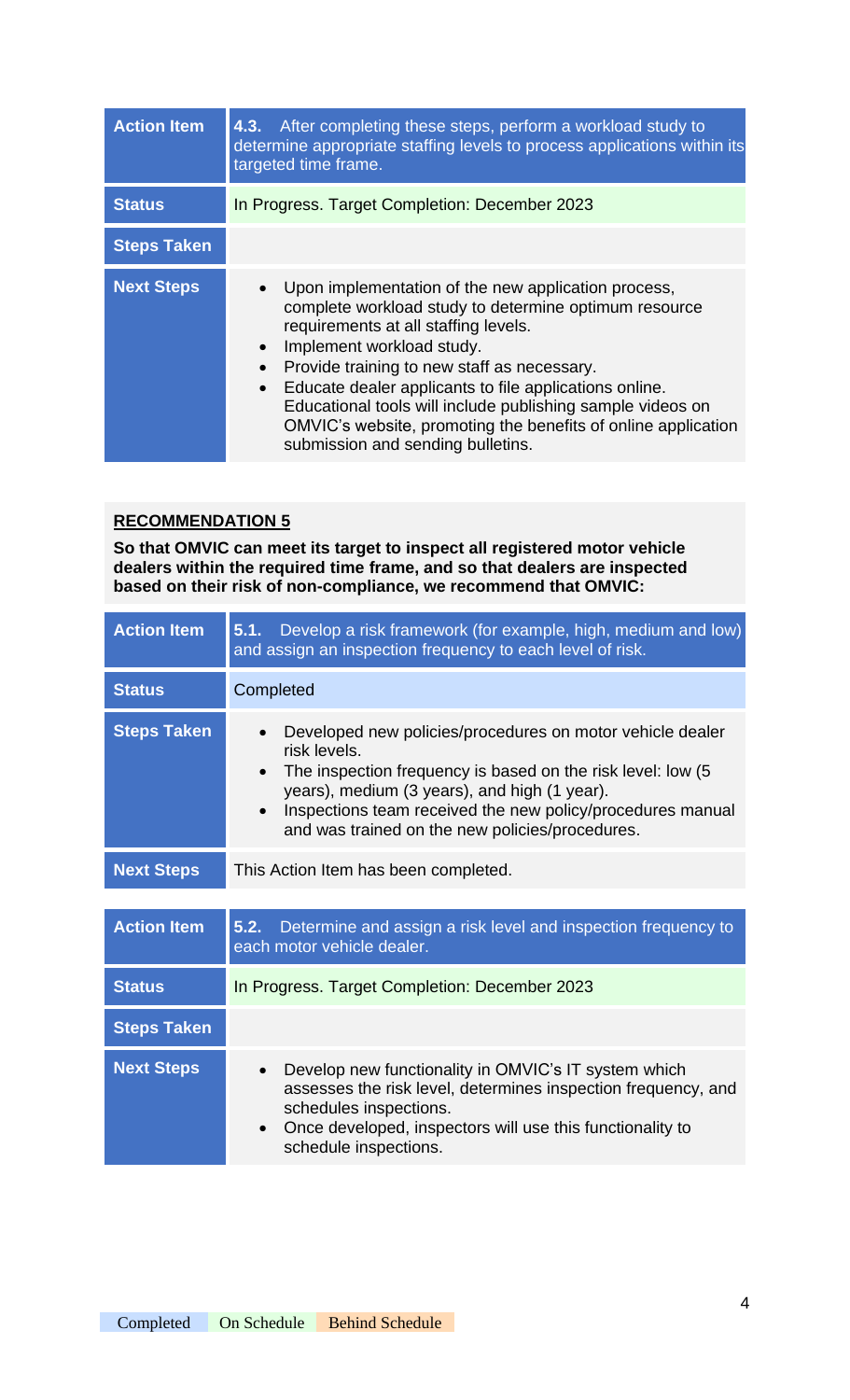| <b>Action Item</b> | 5.3.<br>Put in place systems to ensure that each dealer is scheduled<br>for and receives an inspection based on its assigned risk level.                                                                                                                                            |
|--------------------|-------------------------------------------------------------------------------------------------------------------------------------------------------------------------------------------------------------------------------------------------------------------------------------|
| <b>Status</b>      | In Progress. Target Completion: December 2023                                                                                                                                                                                                                                       |
| <b>Steps Taken</b> |                                                                                                                                                                                                                                                                                     |
| <b>Next Steps</b>  | Develop new functionality in OMVIC's IT system which<br>$\bullet$<br>assesses the risk level, determines inspection frequency, and<br>schedules inspections.<br>Once developed, inspectors will use this functionality on an<br>$\bullet$<br>ongoing basis to schedule inspections. |
|                    |                                                                                                                                                                                                                                                                                     |
| <b>Action Item</b> | Put in place systems to reassess each dealer's risk level on an<br>5.4.<br>ongoing basis.                                                                                                                                                                                           |
| <b>Status</b>      | In Progress. Target Completion: December 2023                                                                                                                                                                                                                                       |
| <b>Steps Taken</b> |                                                                                                                                                                                                                                                                                     |
| <b>Next Steps</b>  | Develop new functionality in OMVIC's IT system which<br>$\bullet$<br>assesses the risk level, determines inspection frequency, and<br>schedules inspections.<br>Once developed, inspectors will use this functionality to<br>$\bullet$<br>schedule inspections.                     |
| <b>Action Item</b> | 5.5.<br>Perform a cost-benefit analysis on implementing an<br>information system that can continually assess the risk of each<br>dealer and assign an appropriate inspection frequency based on the<br>dealer's risk level.                                                         |
| <b>Status</b>      | In Progress. Target Completion: December 2023                                                                                                                                                                                                                                       |
| <b>Steps Taken</b> |                                                                                                                                                                                                                                                                                     |
| <b>Next Steps</b>  | Develop a business case on new functionality in OMVIC's IT<br>system which assesses risk level, determines the inspection<br>frequency, and schedules the inspection.<br>Discuss business case with IT Steering Committee.                                                          |
| <b>Action Item</b> | Assess the workload of inspectors and ensure that OMVIC has<br>5.6.<br>sufficient staff to carry out and complete annually assigned<br>inspections on a timely basis.                                                                                                               |
| <b>Status</b>      | In Progress. Target Completion: March 2023                                                                                                                                                                                                                                          |
| <b>Steps Taken</b> | Conducted a workload study of the Inspections team to<br>$\bullet$<br>determine optimum staffing levels.                                                                                                                                                                            |
| <b>Next Steps</b>  | Implement the workload study.<br>$\bullet$                                                                                                                                                                                                                                          |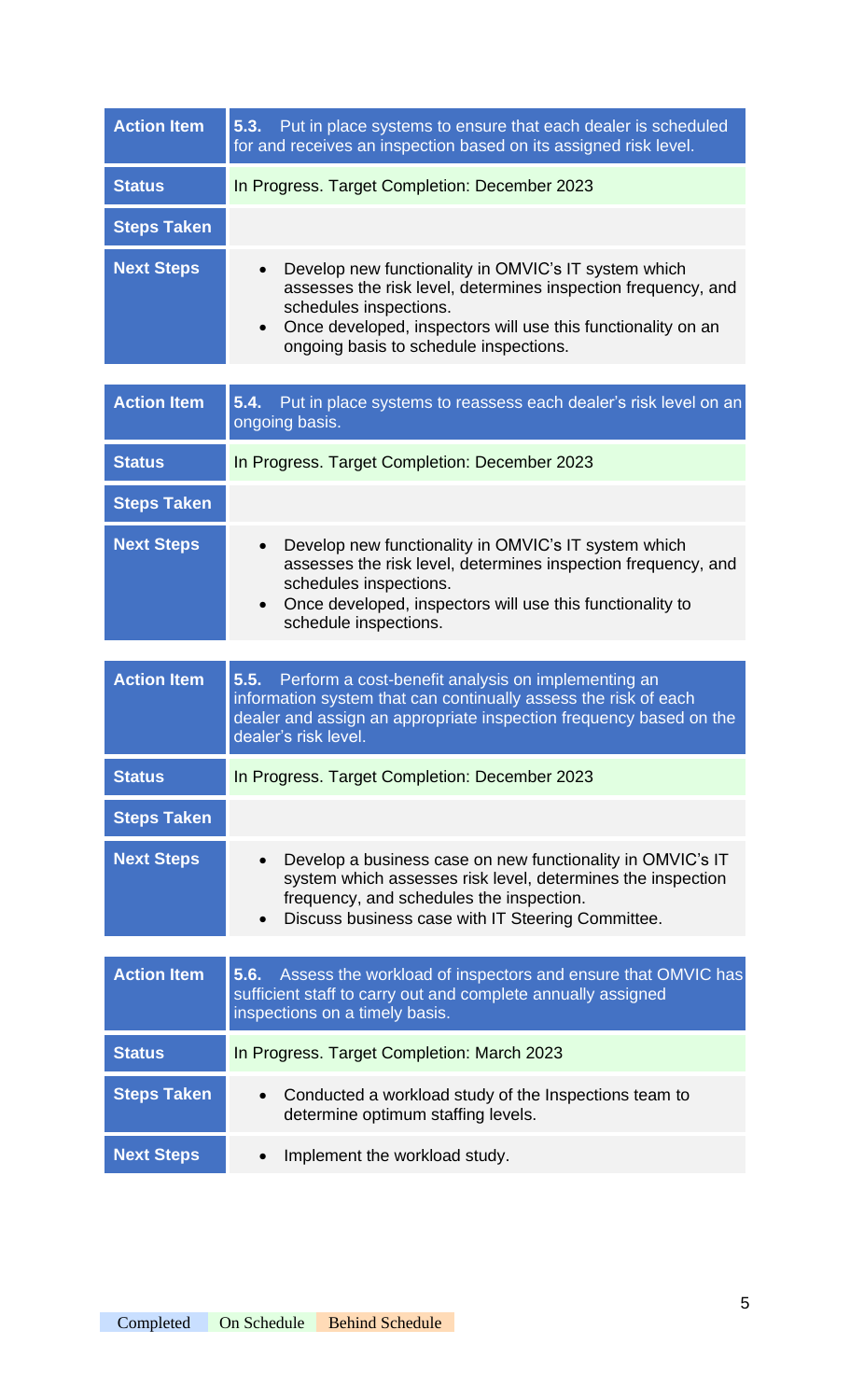**So that OMVIC's inspectors carry out inspections of motor vehicle dealers consistently and effectively, we recommend that OMVIC:**

| <b>Action Item</b> | 6.1. Develop and implement an inspection oversight process that<br>includes an inspection file review and documented assessment of<br>whether inspections are carried out effectively and consistently. |
|--------------------|---------------------------------------------------------------------------------------------------------------------------------------------------------------------------------------------------------|
| <b>Status</b>      | In Progress. Target Completion: December 2022 (policy/procedure),<br>December 2023 (IT system functionality)                                                                                            |
| <b>Steps Taken</b> |                                                                                                                                                                                                         |
| <b>Next Steps</b>  | Develop policy/procedures outlining inspection oversight<br>process.<br>Develop new functionality in OMVIC's IT system which can<br>document inspection file review/assessment.<br>Train staff.         |
|                    |                                                                                                                                                                                                         |
| <b>Action Item</b> | 6.2. Where inconsistencies are identified, take steps to facilitate<br>corrective action.                                                                                                               |
| <b>Status</b>      | In Progress. Target Completion: December 2023                                                                                                                                                           |
| <b>Steps Taken</b> |                                                                                                                                                                                                         |
| <b>Next Steps</b>  | Inspections management team will adhere to the new<br>inspection oversight policy/procedures and take appropriate<br>corrective action when required.                                                   |
|                    |                                                                                                                                                                                                         |
| <b>Action Item</b> | 6.3. Periodically rotate inspectors in geographic areas when it is<br>feasible to do so.                                                                                                                |
| <b>Status</b>      | In Progress. Target Completion: 2023 (policy implementation)                                                                                                                                            |
| <b>Steps Taken</b> |                                                                                                                                                                                                         |
|                    |                                                                                                                                                                                                         |

## **RECOMMENDATION 7**

**So that violations of the** *Motor Vehicle Dealers Act, 2002* **and the relevant sections of the** *Consumer Protection Act, 2002* **are corrected by motor vehicle dealers on a timely basis, we recommend that OMVIC:**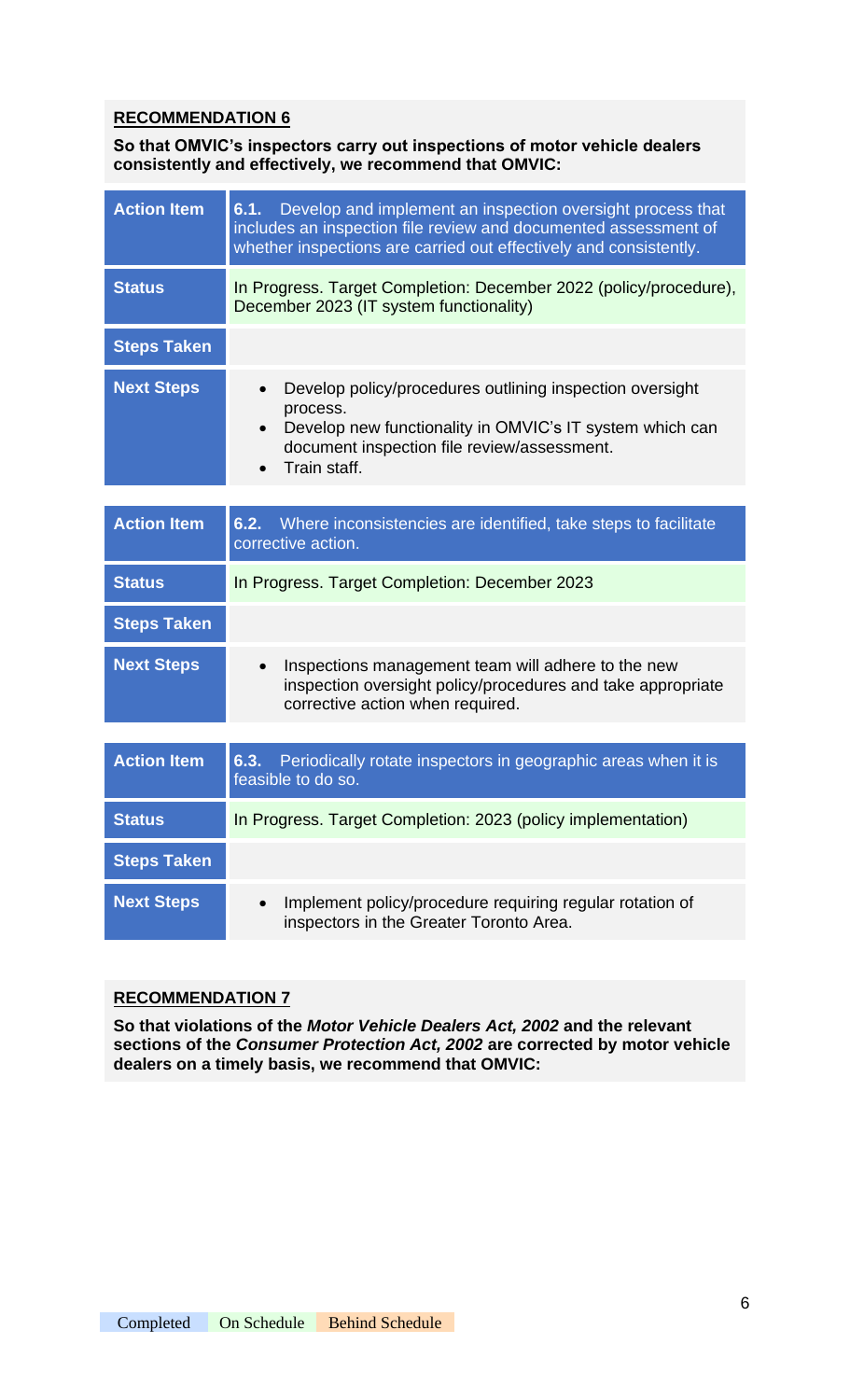| <b>Action Item</b> | 7.1. Develop and implement a framework with appropriate time<br>frames that provides guidance to inspectors on the types of violations<br>of the acts that should be reviewed with a follow-up inspection.                                                                                                                                                                                                                                                                                                                                                     |
|--------------------|----------------------------------------------------------------------------------------------------------------------------------------------------------------------------------------------------------------------------------------------------------------------------------------------------------------------------------------------------------------------------------------------------------------------------------------------------------------------------------------------------------------------------------------------------------------|
| <b>Status</b>      | In Progress. Target Completion: December 2022 (policy/procedure),<br>Staff hiring (if necessary) will be completed by 2024                                                                                                                                                                                                                                                                                                                                                                                                                                     |
| <b>Steps Taken</b> | • The former Business Standards team was repurposed into the<br>new Dealer Support team in July 2021. The new Dealer<br>Support team is working with the Inspections team to address<br>non-compliance issues.                                                                                                                                                                                                                                                                                                                                                 |
| <b>Next Steps</b>  | Determine and implement the optimum resource requirements<br>$\bullet$<br>for the Dealer Support team.<br>Establish new Policy team responsible for developing<br>$\bullet$<br>compliance related guidance documents and support dealers<br>with achieving compliance. Policy team will work with<br>Inspections and Dealer Support teams to improve compliance.<br>Develop new process with appropriate policies/procedures on<br>$\bullet$<br>how inspection follow-ups will take place.<br>Train staff.<br>Complete the required staff hiring if necessary. |

| <b>Action Item</b> | Ensure that follow-up inspections are performed in accordance<br>7.2.<br>with this framework.                             |
|--------------------|---------------------------------------------------------------------------------------------------------------------------|
| <b>Status</b>      | In Progress. Target Completion: December 2023                                                                             |
| <b>Steps Taken</b> |                                                                                                                           |
| <b>Next Steps</b>  | Adhere to the inspection follow-up process outlined in the<br>$\bullet$<br>policies/procedures.<br>$\bullet$ Train staff. |

**To improve motor vehicle dealer compliance with the all-in-price advertising requirement, we recommend that OMVIC:**

| <b>Action Item</b> | <b>8.1.</b> Utilize information gathered by consumer associations to take<br>appropriate enforcement action against motor vehicle dealers that do<br>not comply with the Motor Vehicle Dealers Act, 2002.                                                                         |
|--------------------|-----------------------------------------------------------------------------------------------------------------------------------------------------------------------------------------------------------------------------------------------------------------------------------|
| <b>Status</b>      | In Progress. Target Completion: March 2023                                                                                                                                                                                                                                        |
| <b>Steps Taken</b> | • A new manager of investigations for mystery shops was hired<br>in February 2022.                                                                                                                                                                                                |
| <b>Next Steps</b>  | • The mystery shop program will be expanded by hiring an<br>additional investigator.<br>With dedicated staff, more mystery shops will be conducted at<br>$\bullet$<br>more dealerships.<br>Failures from previous years will be re-shopped to confirm<br>$\bullet$<br>compliance. |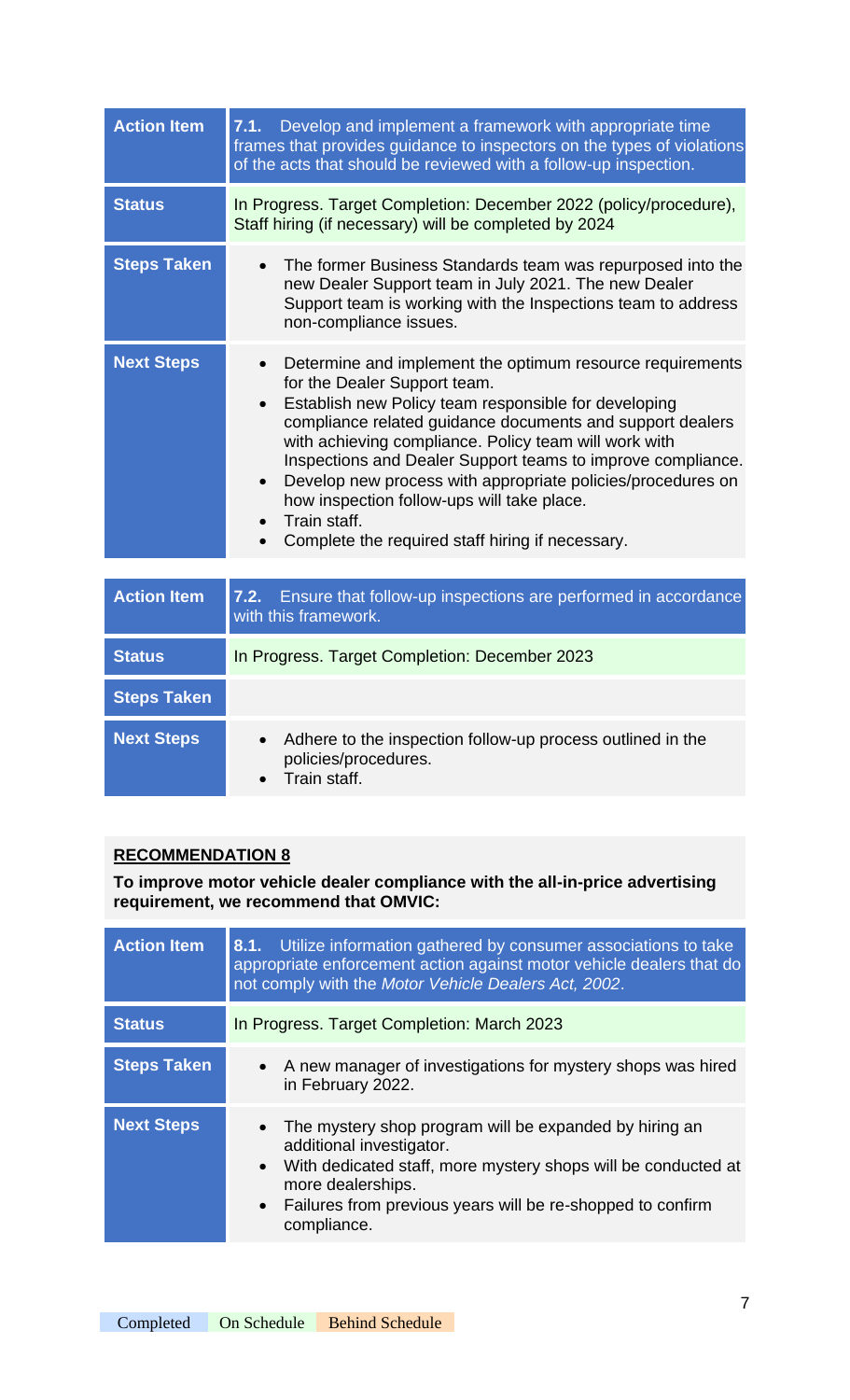**So that investigations of registered and unregistered motor vehicle dealers and salespersons are completed effectively and on a timely basis, and that appropriate enforcement action is taken where justified, we recommend that OMVIC:**

| <b>Action Item</b> | 9.1. Establish reasonable guidelines or benchmarks for<br>enforcement action and the timely completion of investigations.                                                                                                                                                                                                                |
|--------------------|------------------------------------------------------------------------------------------------------------------------------------------------------------------------------------------------------------------------------------------------------------------------------------------------------------------------------------------|
| <b>Status</b>      | In Progress. Target Completion: December 2022 (oversight<br>policy/procedure with benchmarks), December 2023 (IT system<br>functionality)                                                                                                                                                                                                |
| <b>Steps Taken</b> |                                                                                                                                                                                                                                                                                                                                          |
| <b>Next Steps</b>  | Develop oversight policy/procedures which will establish<br>$\bullet$<br>benchmarks for the timely completion of investigations.<br>Add functionality in OMVIC's IT system to monitor<br>$\bullet$<br>investigations based upon established benchmarks.<br>Train staff.                                                                  |
| <b>Action Item</b> | Monitor investigations against these guidelines or benchmarks<br>9.2.<br>to identify and follow up where significant differences are found.                                                                                                                                                                                              |
| <b>Status</b>      | In Progress. Target Completion: December 2022 (oversight<br>policy/procedure with benchmarks), December 2023 (IT system<br>functionality)                                                                                                                                                                                                |
| <b>Steps Taken</b> |                                                                                                                                                                                                                                                                                                                                          |
| <b>Next Steps</b>  | Investigations management will adhere to the investigations<br>$\bullet$<br>oversight policy/procedures and take appropriate corrective<br>action when required.<br>Once policy/procedures are developed, train staff.<br>$\bullet$<br>Investigations Managers will monitor investigations against the<br>policy/procedure's benchmarks. |
|                    |                                                                                                                                                                                                                                                                                                                                          |
| <b>Action Item</b> | 9.3.<br>Establish a process to periodically review investigation files to<br>determine if they are complete and result in appropriate enforcement<br>action, and to take corrective action where necessary.                                                                                                                              |
| <b>Status</b>      | In Progress. Target Completion: December 2022 (oversight<br>policy/procedure with benchmarks), December 2023 (IT system<br>functionality)                                                                                                                                                                                                |
| <b>Steps Taken</b> |                                                                                                                                                                                                                                                                                                                                          |
| <b>Next Steps</b>  | Investigations management team will adhere to the<br>investigations oversight policy/procedures and take<br>appropriate corrective action when required.<br>Add functionality in OMVIC's IT system to monitor and review<br>investigations in accordance with policy/procedures.<br>Train staff.                                         |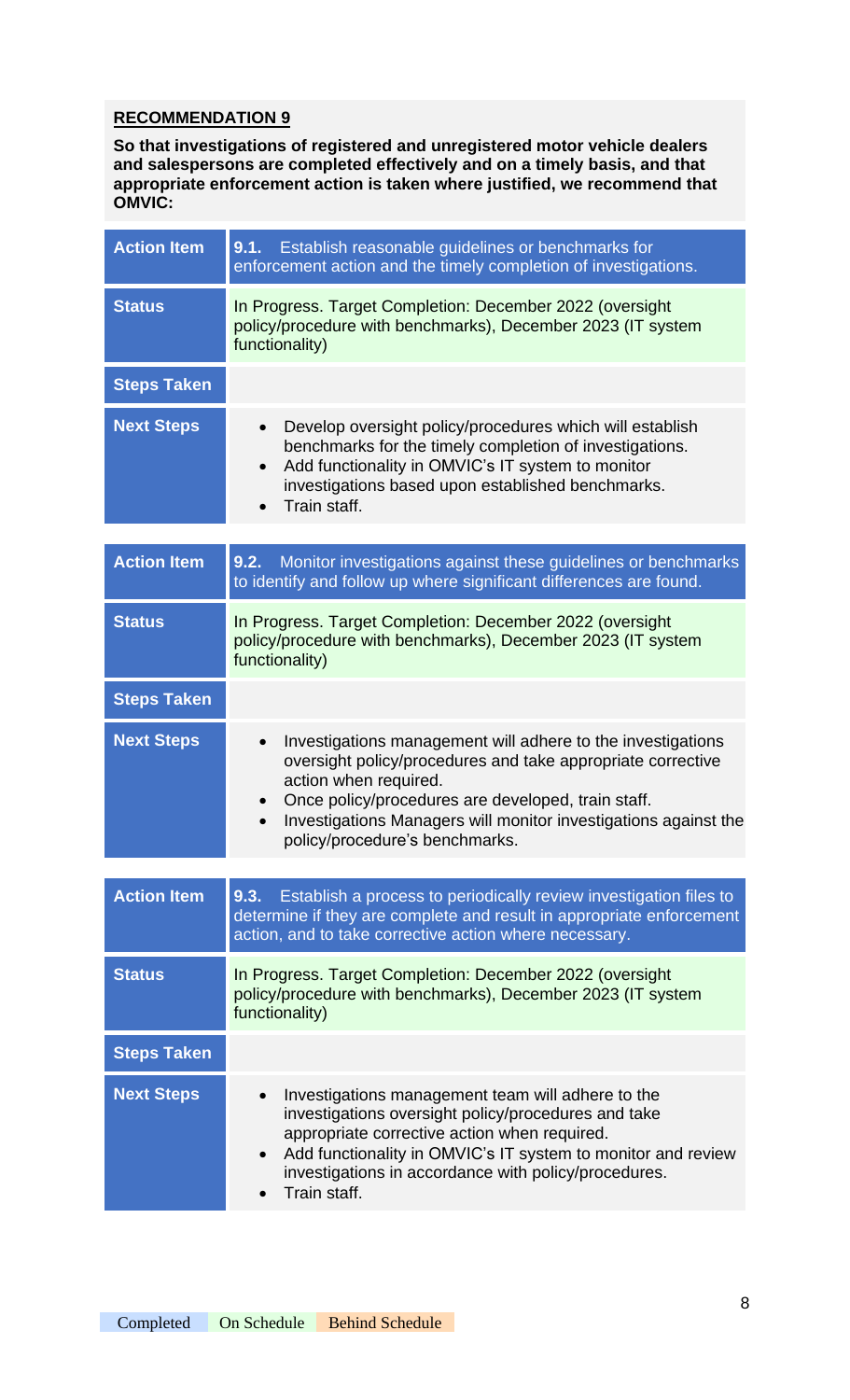| <b>Action Item</b> | Develop policies and procedures on key aspects of<br>9.4.<br>investigations to help guide the work of its investigators.                                                                                                                                                                                                                                                                                                  |
|--------------------|---------------------------------------------------------------------------------------------------------------------------------------------------------------------------------------------------------------------------------------------------------------------------------------------------------------------------------------------------------------------------------------------------------------------------|
| <b>Status</b>      | In Progress. Target Completion: December 2022                                                                                                                                                                                                                                                                                                                                                                             |
| <b>Steps Taken</b> | New policies and procedures have been developed covering<br>$\bullet$<br>key aspects of the investigations process.<br>These policies were added to the Policy and Procedures<br>$\bullet$<br>Manual.<br>• The Policy and Procedures Manual with changes that cover<br>key aspects of the investigations process was issued to the<br>Enforcement team.<br>Staff was trained on the new policies/procedures.<br>$\bullet$ |
| <b>Next Steps</b>  | Develop additional policies/procedures to address<br>$\bullet$<br>management controls and oversight.<br>Train staff on the additional policies/procedures.<br>$\bullet$                                                                                                                                                                                                                                                   |

**To provide consumer protection, and strengthen OMVIC's effectiveness in both mediating and resolving disputes between consumers and motor vehicle dealers, we recommend that OMVIC:**

| <b>Action Item</b> | 10.1. Record in its systems its assessment of whether a motor<br>vehicle dealer has breached one or more provisions of the Motor<br>Vehicle Dealers Act, 2002 or the Consumer Protection Act, 2002 for<br>each complaint it reviews.                                                                        |
|--------------------|-------------------------------------------------------------------------------------------------------------------------------------------------------------------------------------------------------------------------------------------------------------------------------------------------------------|
| <b>Status</b>      | In Progress. Target Completion: December 2023                                                                                                                                                                                                                                                               |
| <b>Steps Taken</b> |                                                                                                                                                                                                                                                                                                             |
| <b>Next Steps</b>  | Develop framework for determining potential breaches to<br>$\bullet$<br>ensure they are correctly identified in OMVIC's IT system.<br>Add this functionality to OMVIC's IT system.<br>All complaints escalated to a negotiation will be reviewed and<br>$\bullet$<br>potential breaches will be identified. |
| <b>Action Item</b> | 10.2. Work with the Ministry of Government and Consumer Services<br>to reassess the current limitations of the Motor Vehicle Dealers Act,<br>2002 that prevent OMVIC from compelling motor vehicle dealers to<br>provide restitution to consumers when they have breached the law.                          |
| <b>Status</b>      | In Progress. Target Completion: July 2022                                                                                                                                                                                                                                                                   |
| <b>Steps Taken</b> |                                                                                                                                                                                                                                                                                                             |
| <b>Next Steps</b>  | Conduct an analysis of current legislative limitations on<br>$\bullet$<br>OMVIC's ability to compel dealers to provide restitution to<br>consumers.<br>Provide this analysis to MGCS for consideration.                                                                                                     |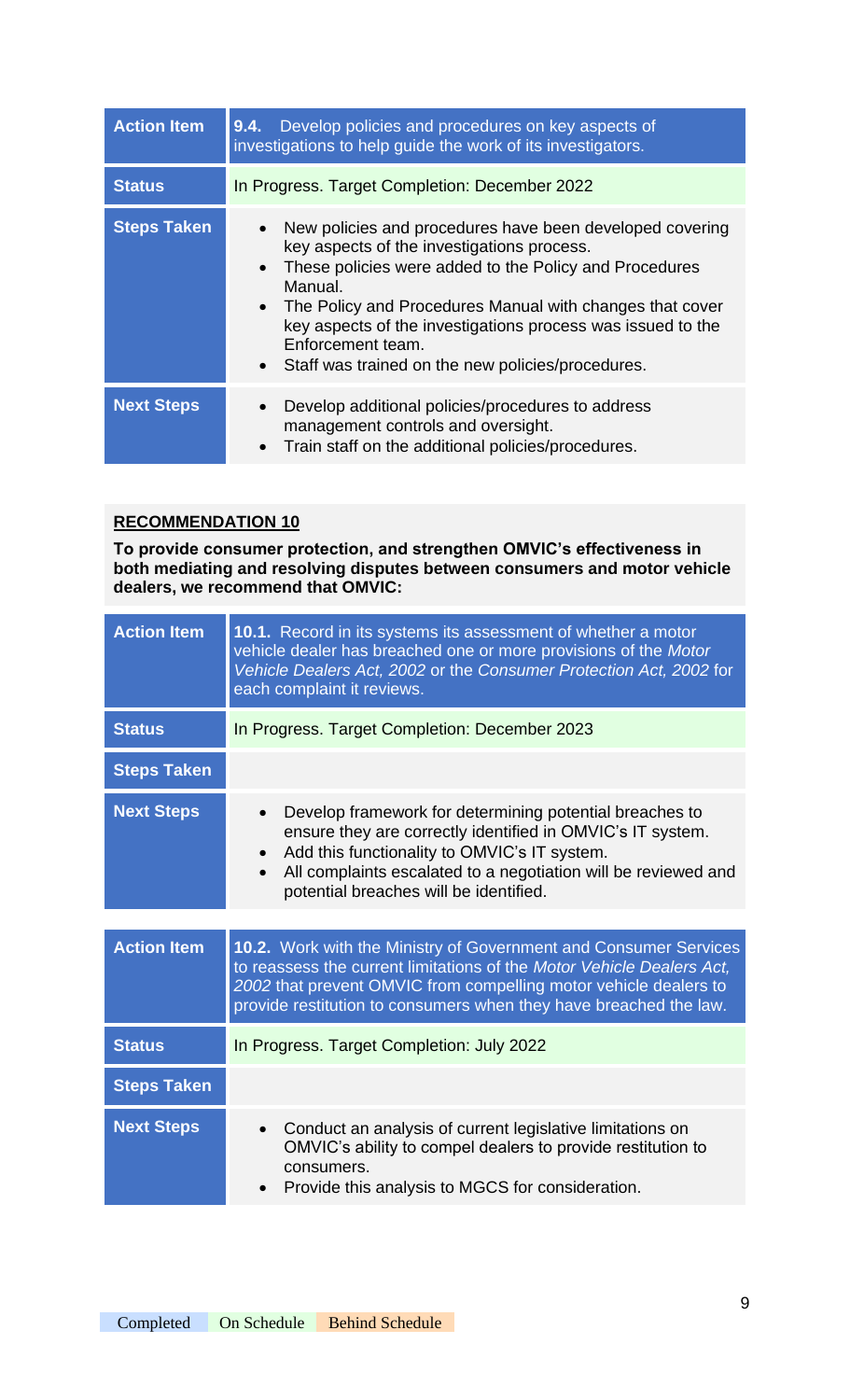**To improve motor vehicle dealer compliance with the requirements of the**  *Motor Vehicle Dealers Act, 2002***, and to ensure that complaints that warrant enforcement action against motor vehicle dealers are consistently escalated for enforcement action, we recommend that OMVIC:**

| <b>Action Item</b> | 11.1. Create a clear and specific framework and criteria to be used<br>to determine when a complaint involving a motor vehicle dealer is to<br>be referred for enforcement action.                                                                                                                                                                                                                                  |
|--------------------|---------------------------------------------------------------------------------------------------------------------------------------------------------------------------------------------------------------------------------------------------------------------------------------------------------------------------------------------------------------------------------------------------------------------|
| <b>Status</b>      | In Progress. Target Completion: December 2022                                                                                                                                                                                                                                                                                                                                                                       |
| <b>Steps Taken</b> |                                                                                                                                                                                                                                                                                                                                                                                                                     |
| <b>Next Steps</b>  | Review and identify current complaint issues.<br>$\bullet$<br>Create guidelines (framework) to be used by the Consumer<br>$\bullet$<br>Support team to determine which complaint issues are to be<br>referred for enforcement and regulatory actions.<br>Use the guidelines (framework) on an ongoing basis to ensure<br>$\bullet$<br>that escalated files are consistently forwarded for<br>administrative review. |
|                    |                                                                                                                                                                                                                                                                                                                                                                                                                     |
| <b>Action Item</b> | 11.2. Train all complaint handling staff to consistently and accurately<br>apply this framework and criteria to all complaints received and<br>mediated by OMVIC.                                                                                                                                                                                                                                                   |
| <b>Status</b>      | In Progress. Target Completion: December 2022                                                                                                                                                                                                                                                                                                                                                                       |
| <b>Steps Taken</b> |                                                                                                                                                                                                                                                                                                                                                                                                                     |
| <b>Next Steps</b>  | Train staff once the guidelines (framework) have been<br>completed.                                                                                                                                                                                                                                                                                                                                                 |

## **RECOMMENDATION 12**

**So that consumer complaints are effectively mediated and that complaints that warrant enforcement action against motor vehicle dealers are escalated for enforcement, we recommend that OMVIC:**

| <b>Action Item</b> | 12.1. Conduct a workload study for its complaint handling staff.                                                                                                                                                                   |
|--------------------|------------------------------------------------------------------------------------------------------------------------------------------------------------------------------------------------------------------------------------|
| <b>Status</b>      | In Progress. Target Completion: December 2022                                                                                                                                                                                      |
| <b>Steps Taken</b> |                                                                                                                                                                                                                                    |
| <b>Next Steps</b>  | Conduct workload study to determine optimum staffing levels.<br>The workload review will consider trends in the complaint<br>$\bullet$<br>process, assessing number of complaints currently referred for<br>administrative review. |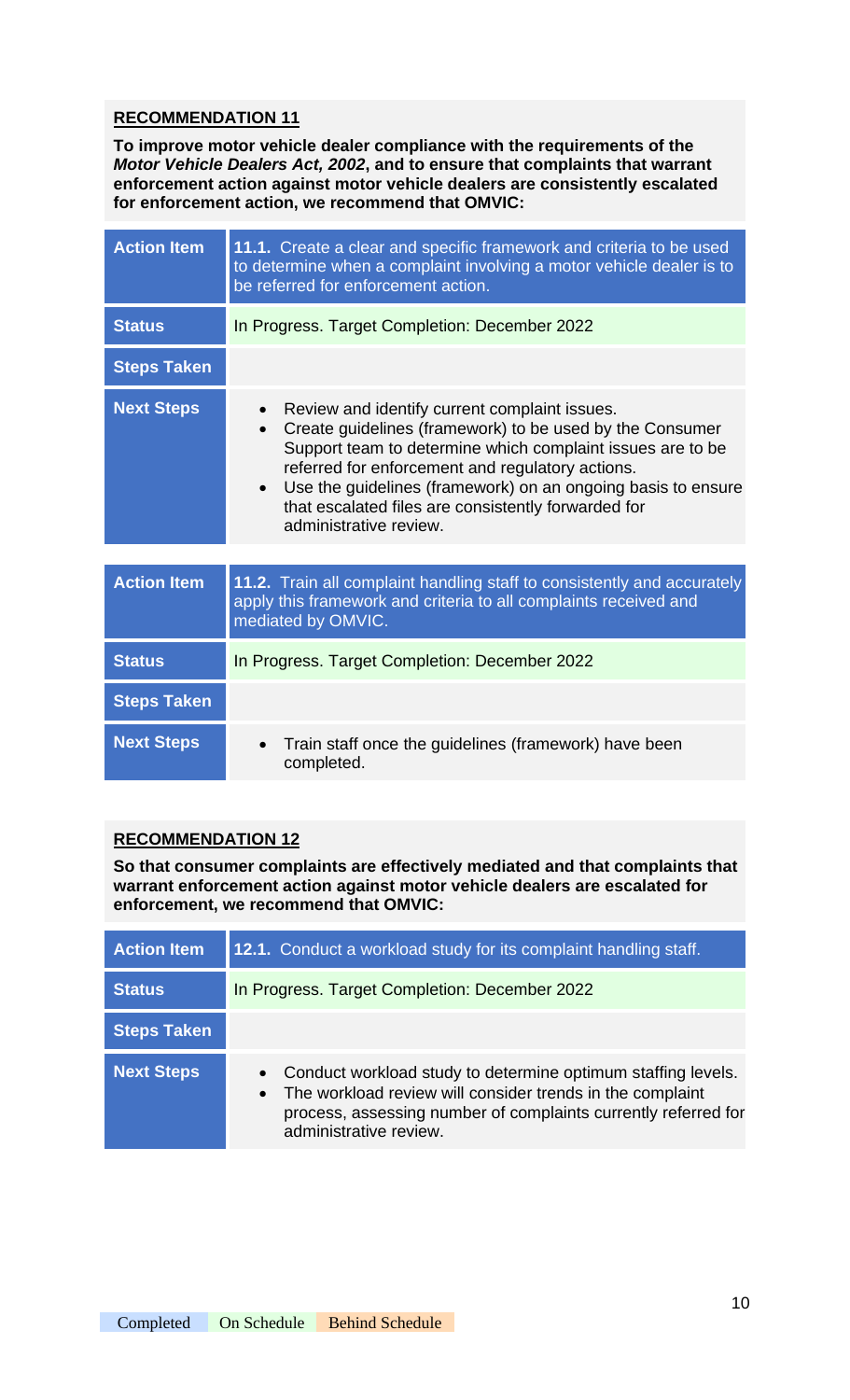| <b>Action Item</b> | 12.2. Use the results of this study to ensure that OMVIC's consumer<br>support team is sufficiently staffed. |
|--------------------|--------------------------------------------------------------------------------------------------------------|
| <b>Status</b>      | In Progress. Target Completion: December 2022                                                                |
| <b>Steps Taken</b> |                                                                                                              |
| <b>Next Steps</b>  | Analyze the study and consider improvements to processes<br>$\bullet$<br>within the department.              |

**To protect consumers who purchase a motor vehicle from a registered motor vehicle dealer that does not meet all its obligations under the** *Motor Vehicle Dealers Act, 2002* **or relevant sections of the** *Consumer Protection Act, 2002***, we recommend that OMVIC work with the Compensation Fund's Board of Trustees to:**

| <b>Action Item</b> | 13.1. Review consumer complaints that were not eligible for a claim<br>against the Compensation Fund to develop additional eligibility<br>criteria.                                                                                                                                                                                            |
|--------------------|------------------------------------------------------------------------------------------------------------------------------------------------------------------------------------------------------------------------------------------------------------------------------------------------------------------------------------------------|
| <b>Status</b>      | In Progress. Target Completion: July 2022                                                                                                                                                                                                                                                                                                      |
| <b>Steps Taken</b> |                                                                                                                                                                                                                                                                                                                                                |
| <b>Next Steps</b>  | Complete internal review of complaints not eligible for<br>$\bullet$<br>compensation.<br>Consult with Compensation Fund Board of Trustees and<br>$\bullet$<br>stakeholders.<br>Develop additional proposed eligibility criteria and submit it to<br>$\bullet$<br>MGCS for consideration.                                                       |
| <b>Action Item</b> | 13.2. Propose to the Ministry of Government and Consumer                                                                                                                                                                                                                                                                                       |
|                    | Services to include in the Motor Vehicle Dealers Act, 2002 additional<br>criteria for eligibility for compensation, and to also allow the<br>Compensation Fund's Board of Trustees to use their discretion to<br>compensate consumers for claims involving the violation of the acts<br>that do not fit into a specific eligibility criterion. |
| <b>Status</b>      | In Progress. Target Completion: July 2022                                                                                                                                                                                                                                                                                                      |
| <b>Steps Taken</b> |                                                                                                                                                                                                                                                                                                                                                |
| <b>Next Steps</b>  | Develop and submit additional proposed eligibility criteria to<br>$\bullet$<br>MGCS for consideration.                                                                                                                                                                                                                                         |

## **RECOMMENDATION 14**

**To protect consumers who purchase a motor vehicle from an illegal motor vehicle dealer, we recommend that OMVIC work with the Compensation Fund's Board of Trustees and the Ministry of Government and Consumer Services to:**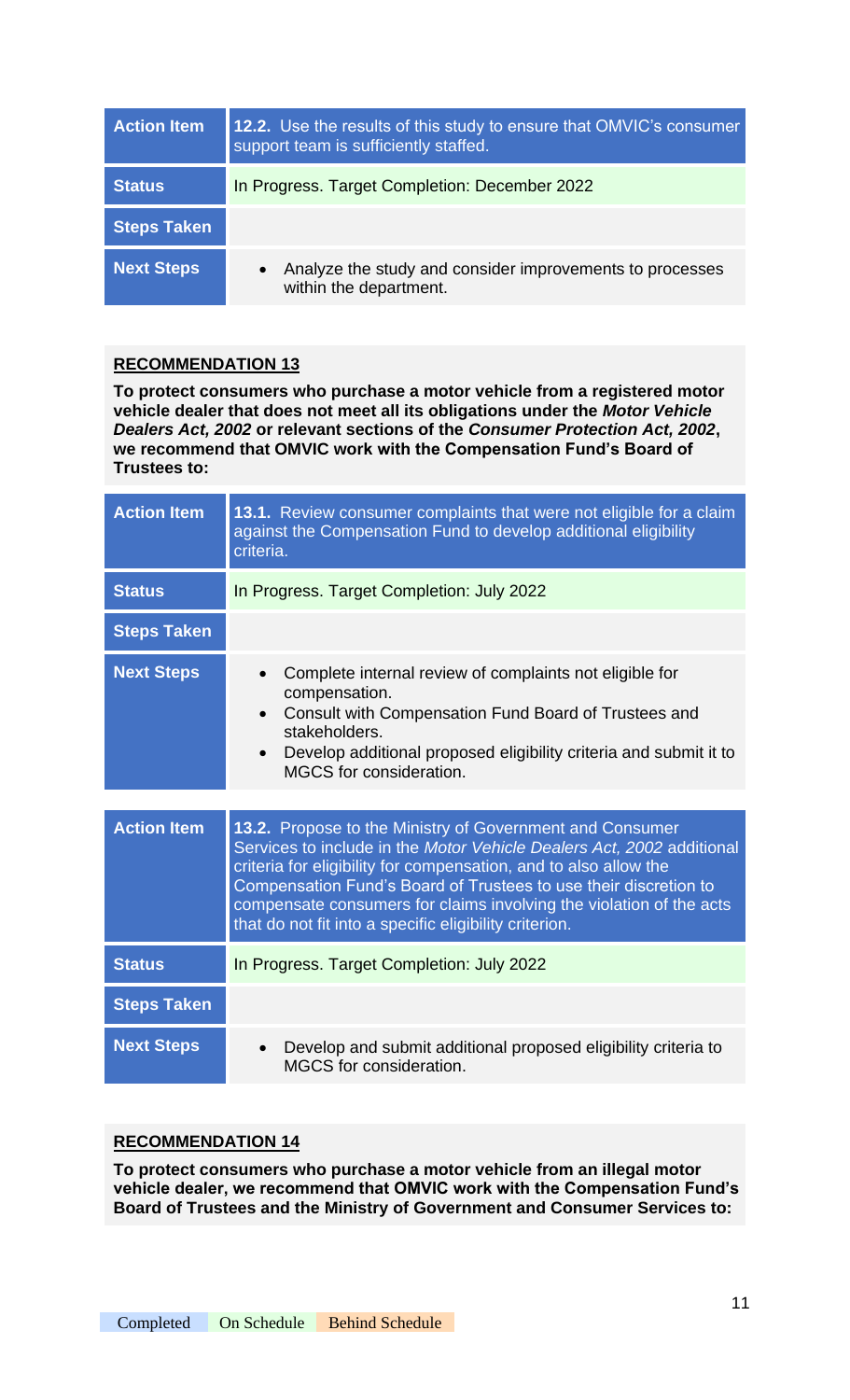| <b>Action Item</b> | <b>14.1.</b> Allow these consumers to make a claim to the Compensation<br>Fund where OMVIC's own investigation confirms that consumers<br>were intentionally misled by an illegal motor vehicle dealer.                                                                                                                                                     |
|--------------------|-------------------------------------------------------------------------------------------------------------------------------------------------------------------------------------------------------------------------------------------------------------------------------------------------------------------------------------------------------------|
| <b>Status</b>      | In Progress. Target Completion: July 2022                                                                                                                                                                                                                                                                                                                   |
| <b>Steps Taken</b> |                                                                                                                                                                                                                                                                                                                                                             |
| <b>Next Steps</b>  | • Conduct an analysis. Analysis may include a review of the<br>charges laid and consumer complaints relating to curbsiding,<br>consideration of the fundamental principles of OMVIC as an<br>administrative authority and a jurisdictional scan of other<br>regulators in Canada.<br>Develop a report for consideration and submit it to MGCS.<br>$\bullet$ |

**So that prospective motor vehicle buyers are aware of OMVIC's role and the services it provides to protect consumers, we recommend that OMVIC work with the Ministry of Government and Consumer Services to:**

| <b>Action Item</b> | 15.1. Develop an information package for vehicle purchasers that<br>outlines OMVIC's role and consumer protections available to them<br>which can be distributed to motor vehicle dealers.                                                                                                                                                                                                                                                                                                                                                                                                    |
|--------------------|-----------------------------------------------------------------------------------------------------------------------------------------------------------------------------------------------------------------------------------------------------------------------------------------------------------------------------------------------------------------------------------------------------------------------------------------------------------------------------------------------------------------------------------------------------------------------------------------------|
| <b>Status</b>      | In Progress. Target Completion: June 2024                                                                                                                                                                                                                                                                                                                                                                                                                                                                                                                                                     |
| <b>Steps Taken</b> |                                                                                                                                                                                                                                                                                                                                                                                                                                                                                                                                                                                               |
| <b>Next Steps</b>  | Develop a digital information package that: outlines OMVIC's<br>$\bullet$<br>role, explains rights and protections available to consumers,<br>and includes information about identified high risk issues for<br>consumers and areas of high non-compliance among dealers.<br>Engage with other administrative authorities that have<br>$\bullet$<br>implemented an information package for consumers.<br>Solicit feedback on the package from industry and consumer<br>$\bullet$<br>groups.<br>Post the information package on OMVIC's website and<br>$\bullet$<br>provide it to registrants. |
|                    |                                                                                                                                                                                                                                                                                                                                                                                                                                                                                                                                                                                               |
| <b>Action Item</b> | 15.2. Require motor vehicle dealers to provide vehicle purchasers<br>with the information package at the time of purchasing a vehicle.                                                                                                                                                                                                                                                                                                                                                                                                                                                        |
| <b>Status</b>      | In Progress. Target Completion: July 2022                                                                                                                                                                                                                                                                                                                                                                                                                                                                                                                                                     |
| <b>Steps Taken</b> |                                                                                                                                                                                                                                                                                                                                                                                                                                                                                                                                                                                               |
| <b>Next Steps</b>  | Develop a report with proposed regulatory changes and<br>submit it to MGCS for consideration.                                                                                                                                                                                                                                                                                                                                                                                                                                                                                                 |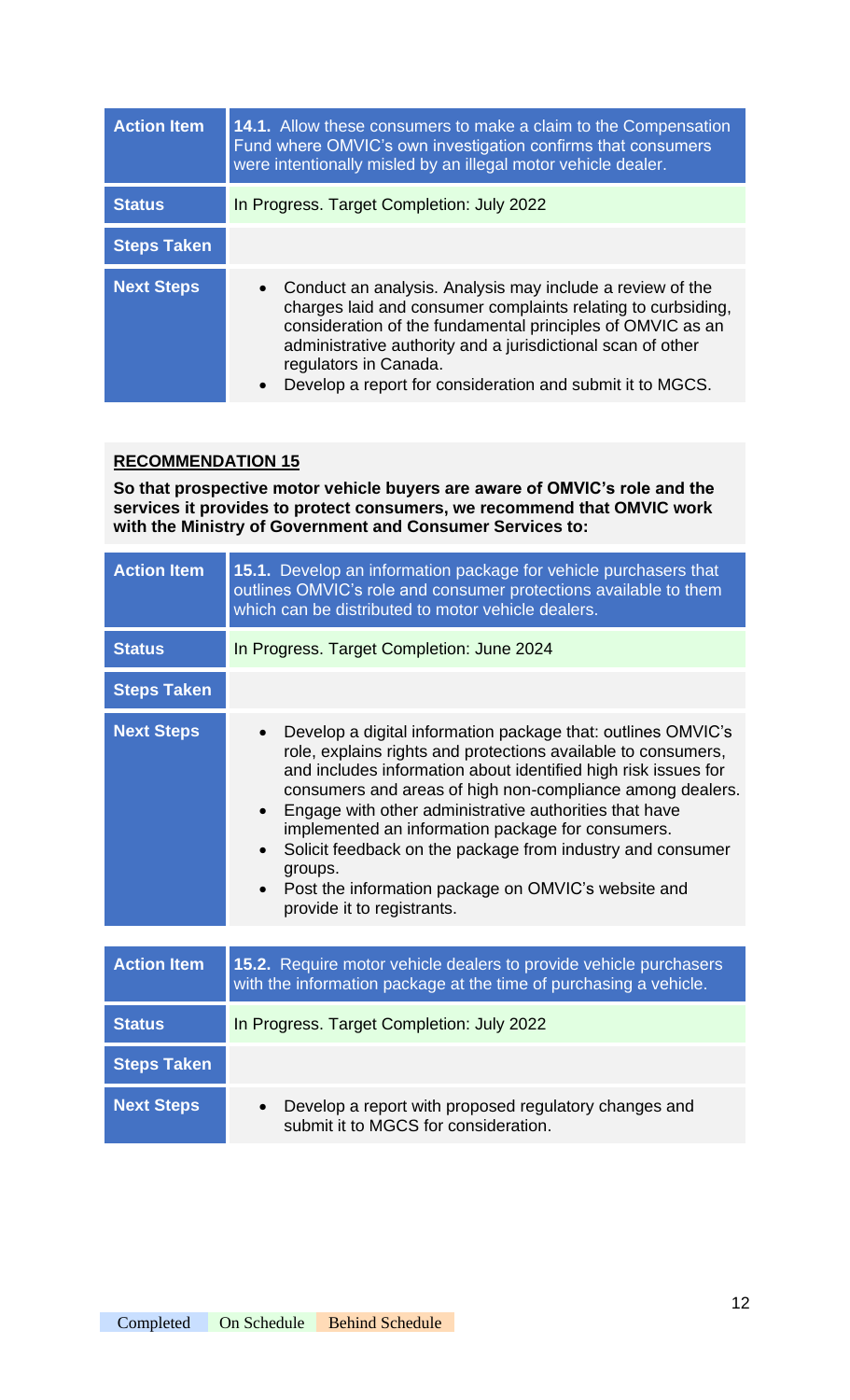| <b>Action Item</b> | 15.3. Develop, implement and monitor the success of a marketing<br>plan to increase consumer awareness about consumer protection<br>rights in place under the Motor Vehicle Dealers Act, 2002 and the<br>Consumer Protection Act, 2002, as well as OMVIC's role and its<br>services available to the public.                            |
|--------------------|-----------------------------------------------------------------------------------------------------------------------------------------------------------------------------------------------------------------------------------------------------------------------------------------------------------------------------------------|
| <b>Status</b>      | In Progress. Target Completion: December 2022                                                                                                                                                                                                                                                                                           |
| <b>Steps Taken</b> |                                                                                                                                                                                                                                                                                                                                         |
| <b>Next Steps</b>  | • Research and identify high risk issues for consumers and<br>areas of high non-compliance among dealers based on data<br>and stakeholder consultation.<br>Develop and implement an annual marketing plan.<br>$\bullet$<br>Identify key performance indicators to track and trend<br>$\bullet$<br>progress toward marketing objectives. |

**So that consumers in Ontario have a reasonable amount of time to reflect on their vehicle purchase or lease, and be able to cancel their vehicle transaction agreement without penalty, we recommend that the Ministry of Government and Consumer Services:**

| <b>Action Item</b> | <b>16.1.</b> Make regulatory changes to put in place a cooling-off period<br>for all vehicle transactions in Ontario, citing best-practice consumer<br>protections in place in other Canadian provinces. |
|--------------------|----------------------------------------------------------------------------------------------------------------------------------------------------------------------------------------------------------|
| <b>Status</b>      | <b>Ministry Recommendation</b>                                                                                                                                                                           |

## **RECOMMENDATION 17**

**So that consumers potentially receive a more competitive interest rate based on their credit score, we recommend that OMVIC:**

| <b>Action Item</b> | 17.1. Take steps to increase public and consumer awareness<br>regarding dealer responsibilities and consumer risks with regard to<br>interest rates.                                                                                                                                                                                                                  |
|--------------------|-----------------------------------------------------------------------------------------------------------------------------------------------------------------------------------------------------------------------------------------------------------------------------------------------------------------------------------------------------------------------|
| <b>Status</b>      | In Progress. Target Completion: December 2022                                                                                                                                                                                                                                                                                                                         |
| <b>Steps Taken</b> |                                                                                                                                                                                                                                                                                                                                                                       |
| <b>Next Steps</b>  | • Research and identify high risk issues for consumers and<br>areas of high non-compliance among dealers based on data<br>and stakeholder consultation.<br>• Develop and implement an annual marketing plan that<br>includes a focus in this respect.<br>Identify key performance indicators to track and trend<br>$\bullet$<br>progress toward marketing objectives. |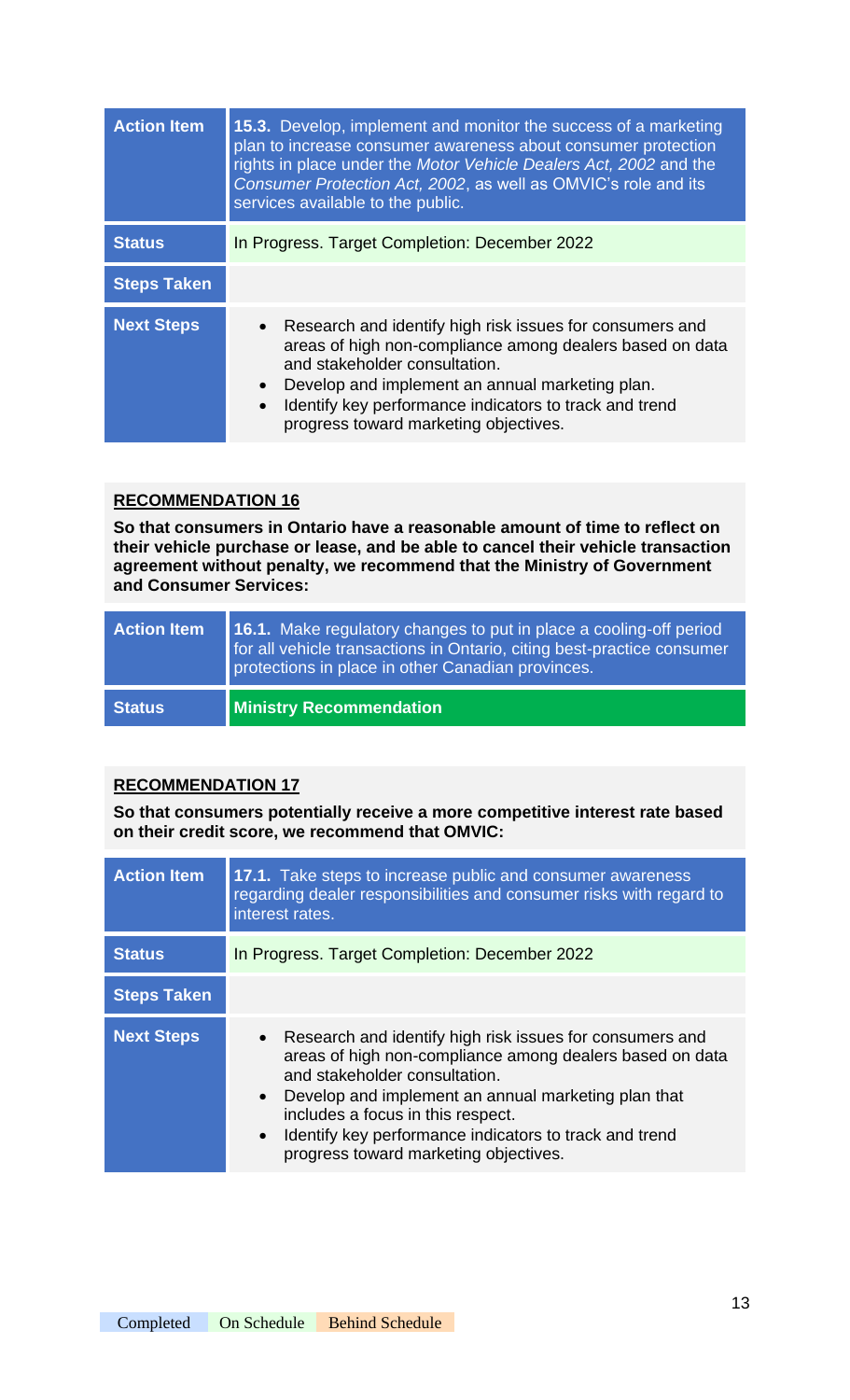| <b>Action Item</b> | 17.2. Include a step in its compliance inspections to verify whether<br>motor vehicle dealers are disclosing to the consumer all the financing<br>offers received.                                                                                                  |
|--------------------|---------------------------------------------------------------------------------------------------------------------------------------------------------------------------------------------------------------------------------------------------------------------|
| <b>Status</b>      | In Progress. Target Completion: January 2024                                                                                                                                                                                                                        |
| <b>Steps Taken</b> |                                                                                                                                                                                                                                                                     |
| <b>Next Steps</b>  | Add additional steps to the inspection process, if regulatory<br>changes are made (see Recommendation 17.3).                                                                                                                                                        |
|                    |                                                                                                                                                                                                                                                                     |
| <b>Action Item</b> | 17.3. Propose regulatory changes to the Ministry of Government and<br>Consumer Services that would require motor vehicle dealers to<br>disclose to consumers all the financing options the dealer has<br>received in response to the consumer's credit application. |
| <b>Status</b>      | In Progress. Target Completion: July 2022                                                                                                                                                                                                                           |
| <b>Steps Taken</b> |                                                                                                                                                                                                                                                                     |
| <b>Next Steps</b>  | Develop a report with proposed regulatory changes and submit<br>it to MGCS for consideration.                                                                                                                                                                       |

**So that motor vehicle dealers comply with the requirements of the** *Motor Vehicle Dealers Act, 2002* **to include all the fees and charges in the advertised price of a vehicle, we recommend that OMVIC:**

| <b>Action Item</b> | <b>18.1.</b> Take progressive enforcement action against motor vehicle<br>dealers who do not comply with the requirement.                                                                                                                                                                                                                |
|--------------------|------------------------------------------------------------------------------------------------------------------------------------------------------------------------------------------------------------------------------------------------------------------------------------------------------------------------------------------|
| <b>Status</b>      | In Progress. Target Completion: March 2023                                                                                                                                                                                                                                                                                               |
| <b>Steps Taken</b> | • A new manager of investigations for mystery shops was hired<br>in February 2022.                                                                                                                                                                                                                                                       |
| <b>Next Steps</b>  | The OMVIC mystery shop program will be expanded,<br>$\bullet$<br>increasing the annual number of completed mystery shops.<br>Take additional enforcement action based on the results of the<br>$\bullet$<br>mystery shops.<br>Conduct a workload study in 2023 to determine optimum<br>$\bullet$<br>staffing levels in Legal department. |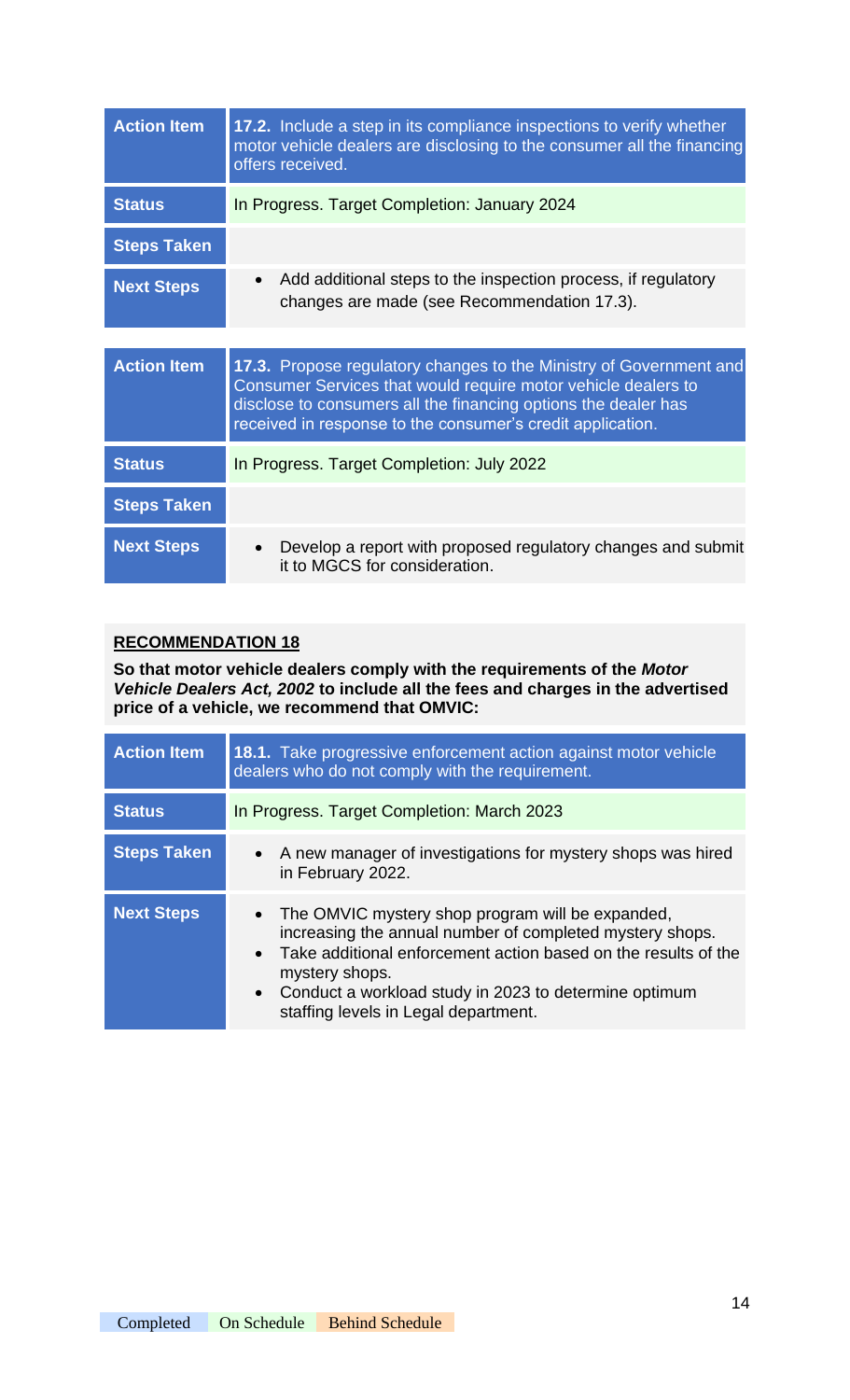| <b>Action Item</b> | 18.2. Increase its efforts to educate consumers about the all-in-price<br>advertising requirement in Ontario.                                                                                                                                                                                                                                                                    |
|--------------------|----------------------------------------------------------------------------------------------------------------------------------------------------------------------------------------------------------------------------------------------------------------------------------------------------------------------------------------------------------------------------------|
| <b>Status</b>      | In Progress. Target Completion: December 2022                                                                                                                                                                                                                                                                                                                                    |
| <b>Steps Taken</b> |                                                                                                                                                                                                                                                                                                                                                                                  |
| <b>Next Steps</b>  | • Research and identify high risk issues for consumers and<br>areas of high non-compliance among dealers based on data<br>and stakeholder consultation.<br>Develop and implement an annual marketing plan that<br>$\bullet$<br>includes a focus in this respect.<br>Identify key performance indicators to track and trend<br>$\bullet$<br>progress toward marketing objectives. |

**To improve the effectiveness of OMVIC's operations in order to provide better protection to consumers and increase OMVIC's responsiveness in processing dealer registrations and taking enforcement action, we recommend that OMVIC:**

| <b>Action Item</b> | 19.1. Review the workload of its key operating departments.                                                                                                                                                                                                                                                                                                                                                                                                                                                                |
|--------------------|----------------------------------------------------------------------------------------------------------------------------------------------------------------------------------------------------------------------------------------------------------------------------------------------------------------------------------------------------------------------------------------------------------------------------------------------------------------------------------------------------------------------------|
| <b>Status</b>      | In Progress. Target Completion: December 2022                                                                                                                                                                                                                                                                                                                                                                                                                                                                              |
| <b>Steps Taken</b> | Conducted a workload study of the Registrations team to<br>$\bullet$<br>determine optimum resource requirements (see<br>Recommendation 4.3).<br>Conducted a workload study of the Inspections team to<br>$\bullet$<br>determine optimum resource requirements (see<br>Recommendation 5.6).                                                                                                                                                                                                                                 |
| <b>Next Steps</b>  | Conduct a workload study to determine optimum resource<br>$\bullet$<br>requirements for managing the expected increase in the<br>number of administrative enforcement actions brought before<br>the Licence Appeal Tribunal, Discipline Committee, etc.                                                                                                                                                                                                                                                                    |
|                    |                                                                                                                                                                                                                                                                                                                                                                                                                                                                                                                            |
| <b>Action Item</b> | 19.2. Put in place a plan to improve operations in the areas of<br>consumer protection and responsiveness to consumers and dealer<br>registrations and enforcement action.                                                                                                                                                                                                                                                                                                                                                 |
| <b>Status</b>      | In Progress. Target Completion: December 2023                                                                                                                                                                                                                                                                                                                                                                                                                                                                              |
| <b>Steps Taken</b> |                                                                                                                                                                                                                                                                                                                                                                                                                                                                                                                            |
| <b>Next Steps</b>  | The Registration, Consumer Support, and Enforcement teams<br>will develop plans to improve operations.<br>Once developed, these department operational plans will be<br>$\bullet$<br>captured in OMVIC's annual business plan.<br>OMVIC's progress toward meeting its strategic goals and<br>$\bullet$<br>priorities will be tracked and evaluated using the<br>organization's balanced scorecard.<br>The business plan and balanced scorecard will be reviewed,<br>evaluated, and adapted as required on an annual basis. |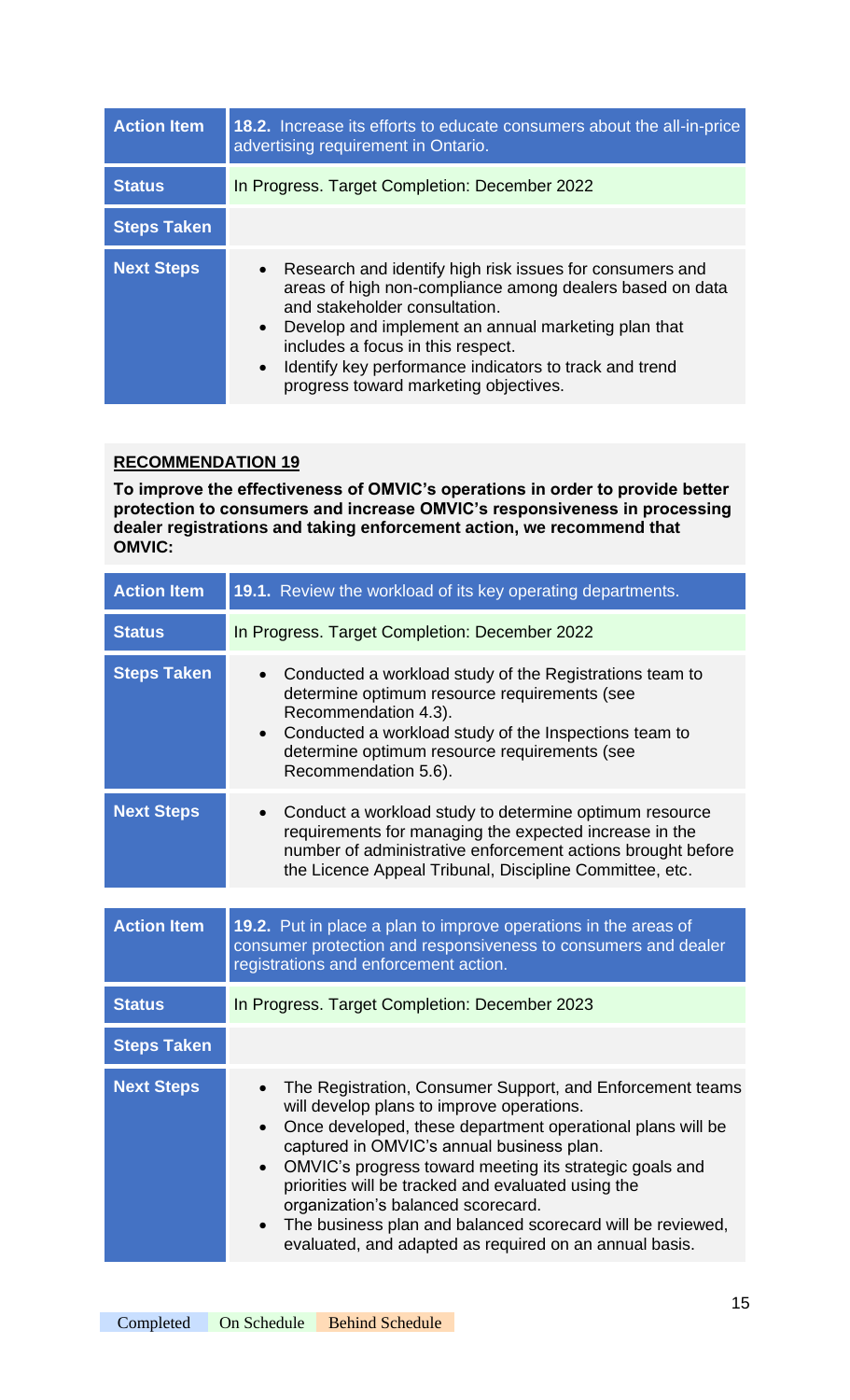**So that OMVIC can contribute directly to the Compensation Fund (Fund) to cover future consumer claims, if needed, we recommend that OMVIC, in coordination with the Compensation Fund's Board of Trustees:**

| <b>Action Item</b> | 20.1. Work with the Ministry of Government and Consumer Services<br>to propose an update to the government on regulations under the<br>Motor Vehicle Dealers Act, 2002 that would permit OMVIC to transfer<br>funding from its general surplus to the Fund.                                                                                                                                                      |
|--------------------|------------------------------------------------------------------------------------------------------------------------------------------------------------------------------------------------------------------------------------------------------------------------------------------------------------------------------------------------------------------------------------------------------------------|
| <b>Status</b>      | In Progress. Target Completion: August 2022                                                                                                                                                                                                                                                                                                                                                                      |
| <b>Steps Taken</b> |                                                                                                                                                                                                                                                                                                                                                                                                                  |
| <b>Next Steps</b>  | Conduct a jurisdictional scan of other administrative<br>$\bullet$<br>authorities who have such an arrangement.<br>Consult with the Compensation Fund Board of Trustees to<br>$\bullet$<br>define conditions of such transfer.<br>Consult with the Board of Directors as to the proposed<br>changes.<br>Develop a proposal that includes proposed regulatory<br>changes and submit it to MGCS for consideration. |
| <b>Action Item</b> | 20.2. Establish a policy to periodically review the continuing financial<br>sufficiency of the Fund.                                                                                                                                                                                                                                                                                                             |
| <b>Status</b>      | In Progress. Target Completion: September 2022                                                                                                                                                                                                                                                                                                                                                                   |
| <b>Steps Taken</b> |                                                                                                                                                                                                                                                                                                                                                                                                                  |
| <b>Next Steps</b>  | Conduct research on organizations with a similar policy.<br>Discuss a framework for periodic reviews and determine the<br>review period.<br>The Compensation Fund and Finance teams will develop a<br>$\bullet$<br>policy to engage actuarial services, in consultation with the<br>Board of Directors and the Compensation Fund Board of<br>Trustees.                                                           |

#### **RECOMMENDATION 21**

**To confirm that motor vehicle dealers remit complete fees for each motor vehicle transaction to OMVIC, and that OMVIC collects those complete fees, we recommend that OMVIC:**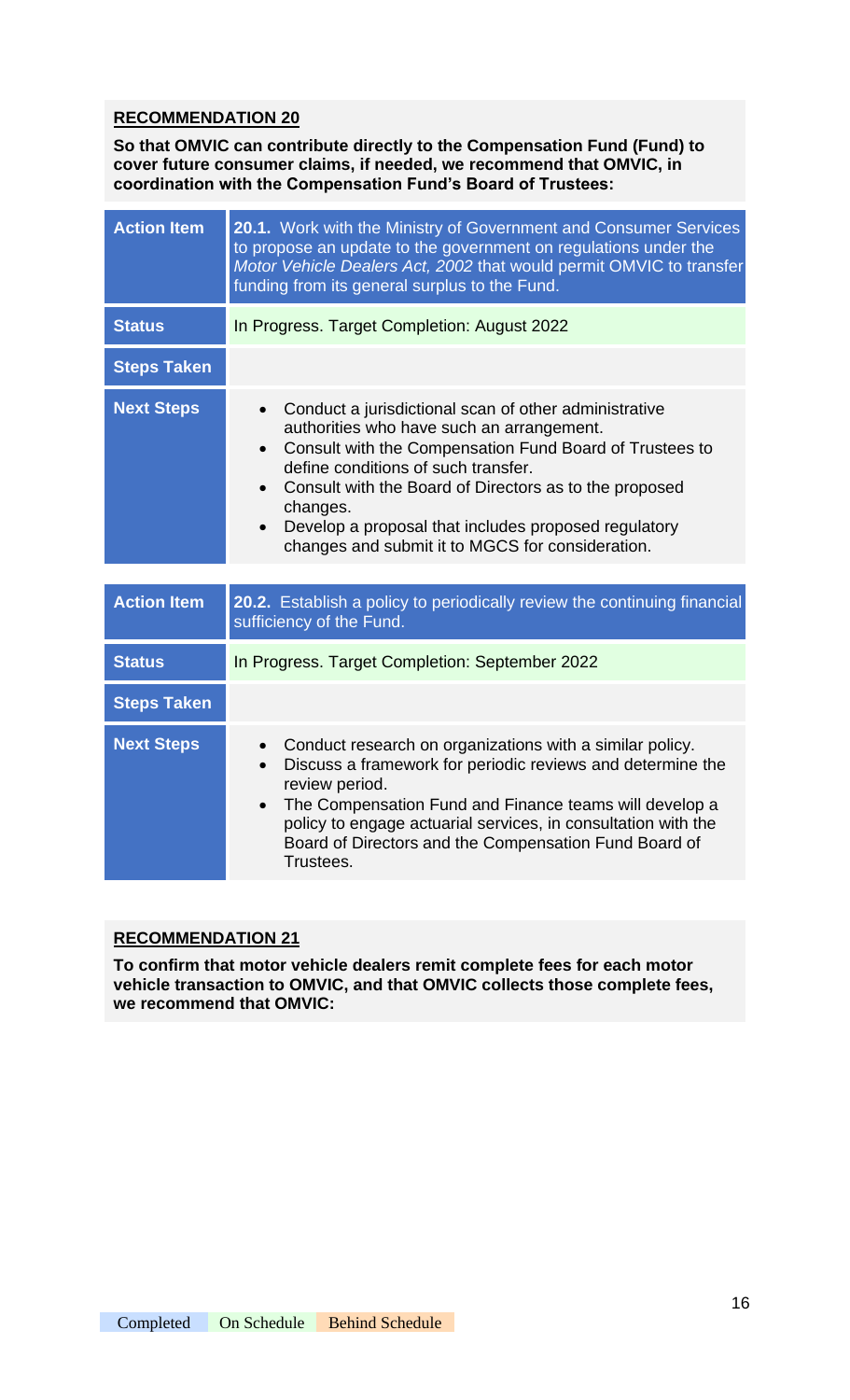| <b>Action Item</b> | 21.1. Work with the Ministry of Government and Consumer Services<br>to put in place an information-sharing agreement with the Ministry of<br>Transportation (MTO) to obtain motor vehicle registration records.                                                                                                                                                               |
|--------------------|-------------------------------------------------------------------------------------------------------------------------------------------------------------------------------------------------------------------------------------------------------------------------------------------------------------------------------------------------------------------------------|
| <b>Status</b>      | In Progress. Target Completion: December 2022                                                                                                                                                                                                                                                                                                                                 |
| <b>Steps Taken</b> | Met with MGCS and MTO in February 2022 to begin<br>$\bullet$<br>discussions regarding establishing an information-sharing<br>agreement.                                                                                                                                                                                                                                       |
| <b>Next Steps</b>  | Continue meeting with MTO to propose and negotiate terms of<br>$\bullet$<br>an information-sharing agreement.<br>Execute information-sharing agreement with MTO.<br>$\bullet$                                                                                                                                                                                                 |
| <b>Action Item</b> | 21.2. Use the data obtained from MTO to verify the accuracy of<br>vehicle transactions reported by individual motor vehicle dealers.                                                                                                                                                                                                                                          |
| <b>Status</b>      | In Progress. Target Completion: December 2024                                                                                                                                                                                                                                                                                                                                 |
| <b>Steps Taken</b> |                                                                                                                                                                                                                                                                                                                                                                               |
| <b>Next Steps</b>  | Subject to execution of an information-sharing agreement (see<br>Recommendation 21.1 above), develop a policy/procedure<br>that outlines the reporting periods.<br>Train staff to examine the report and reconcile with the<br>$\bullet$<br>reported numbers.<br>Update the renewal applications where dealers report their<br>transaction fees.<br>Update OMVIC's IT system. |
| <b>Action Item</b> | 21.3. Include a step in its motor vehicle dealer inspection process to                                                                                                                                                                                                                                                                                                        |
|                    | compare the number of vehicle transactions self-reported by a dealer<br>to the dealer's financial records.                                                                                                                                                                                                                                                                    |
| <b>Status</b>      | In Progress. Target Completion: December 2024                                                                                                                                                                                                                                                                                                                                 |
| <b>Steps Taken</b> |                                                                                                                                                                                                                                                                                                                                                                               |
| <b>Next Steps</b>  | Add additional steps to inspection process once an<br>$\bullet$<br>information sharing agreement is implemented (see<br>Recommendation 21.1 above).<br>Share information obtained from dealers with Finance team for<br>analysis.                                                                                                                                             |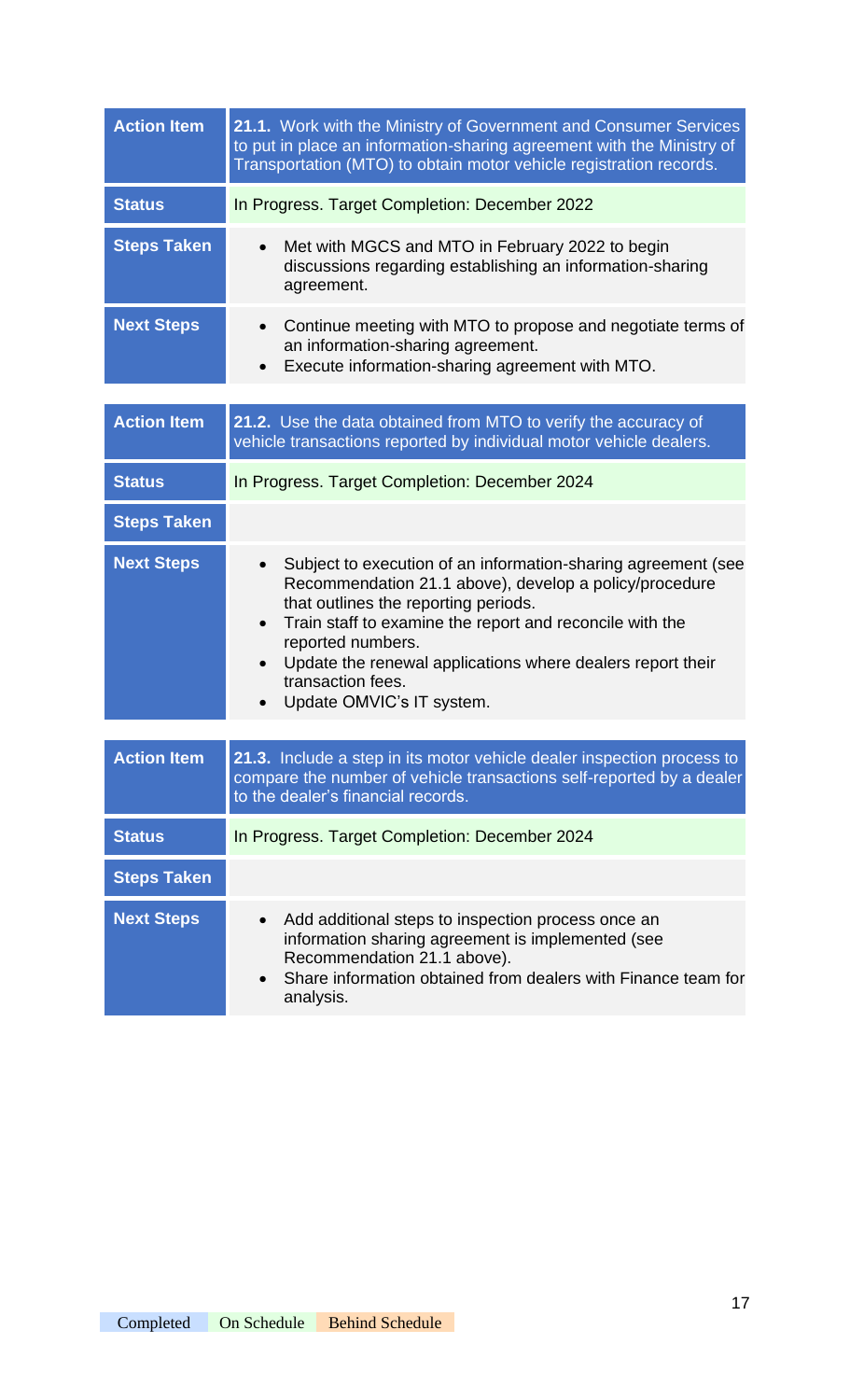| <b>Action Item</b> | 21.4. Take steps to collect unpaid fees from motor vehicle dealers<br>found to have underreported vehicle transactions.                                                                              |
|--------------------|------------------------------------------------------------------------------------------------------------------------------------------------------------------------------------------------------|
| <b>Status</b>      | In Progress. Target Completion: December 2024                                                                                                                                                        |
| <b>Steps Taken</b> |                                                                                                                                                                                                      |
| <b>Next Steps</b>  | Develop a policy/procedure to collect the unpaid transaction<br>$\bullet$<br>fees.<br>• Train staff to examine the report and take appropriate steps to<br>collect the outstanding transaction fees. |

**To identify and reduce the risk of money laundering activity through motor vehicle dealers, we recommend that OMVIC and the Ministry of Government and Consumer Services:**

| <b>Action Item</b> | 22.1. Work with their counterparts in the federal government to<br>introduce a requirement for motor vehicle dealers to report cash<br>transactions over a certain threshold to the Financial Transactions<br>and Reports Analysis Centre of Canada. |
|--------------------|------------------------------------------------------------------------------------------------------------------------------------------------------------------------------------------------------------------------------------------------------|
| <b>Status</b>      | In Progress. Target Completion: December 2022                                                                                                                                                                                                        |
| <b>Steps Taken</b> |                                                                                                                                                                                                                                                      |
| <b>Next Steps</b>  | Participate in discussions with MGCS and the federal<br>$\bullet$<br>government.<br>• Provide advice to MGCS and/or the federal government as<br>required.                                                                                           |

## **RECOMMENDATION 23**

**So that the information that OMVIC reports to the public is accurate, complete and consistent, we recommend that OMVIC annually report on:**

| <b>Action Item</b> | 23.1. The complete results of the consumer surveys it conducts and<br>highlight areas where improvements are needed.                                                                                                                                                                                                                                                           |
|--------------------|--------------------------------------------------------------------------------------------------------------------------------------------------------------------------------------------------------------------------------------------------------------------------------------------------------------------------------------------------------------------------------|
| <b>Status</b>      | In Progress. Target Completion: December 2022                                                                                                                                                                                                                                                                                                                                  |
| <b>Steps Taken</b> |                                                                                                                                                                                                                                                                                                                                                                                |
| <b>Next Steps</b>  | • Publish results from the annual consumer awareness survey<br>on OMVIC's website and highlight areas for improvement.<br>Include results in the annual report.<br>• Use the results to inform the development of objectives for the<br>annual marketing plan.<br>Identify key performance indicators to track and trend<br>$\bullet$<br>progress toward marketing objectives. |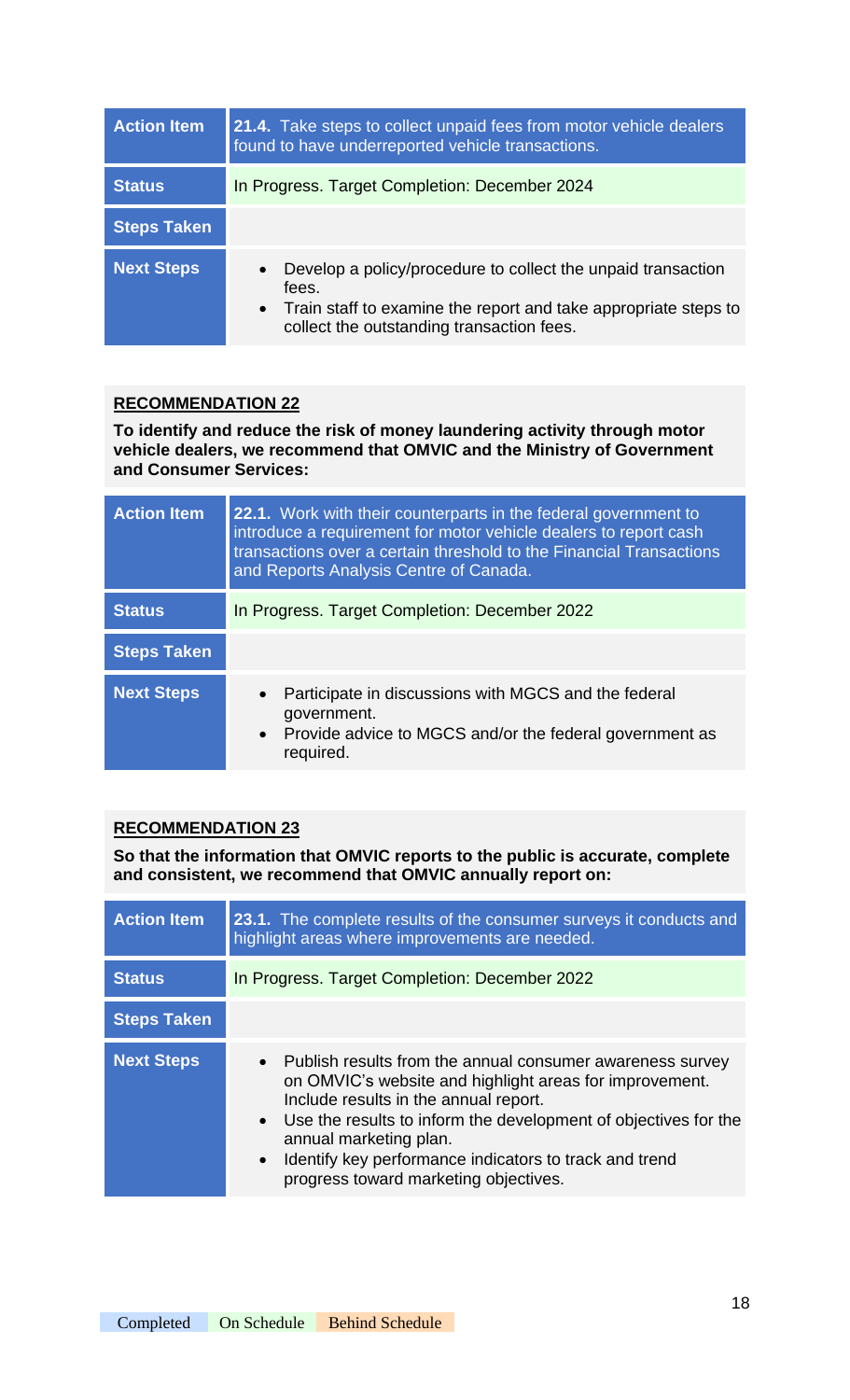| <b>Action Item</b> | 23.2. Completed inspections and site visits separately.                                                                                                                                                                                                                       |
|--------------------|-------------------------------------------------------------------------------------------------------------------------------------------------------------------------------------------------------------------------------------------------------------------------------|
| <b>Status</b>      | In Progress. Target Completion: December 2022                                                                                                                                                                                                                                 |
| <b>Steps Taken</b> |                                                                                                                                                                                                                                                                               |
| <b>Next Steps</b>  | Develop policy/procedures which define the different types of<br>$\bullet$<br>inspection activities.<br>Internal reporting will distinguish inspections from site visits.<br>$\bullet$<br>Include completed inspections and site visits in the annual<br>$\bullet$<br>report. |

| <b>Action Item</b> | 23.3. Time spent to review registration applications, including staff<br>time to follow up and collect missing information.                                                                              |
|--------------------|----------------------------------------------------------------------------------------------------------------------------------------------------------------------------------------------------------|
| <b>Status</b>      | In Progress. Target Completion: December 2022                                                                                                                                                            |
| <b>Steps Taken</b> |                                                                                                                                                                                                          |
| <b>Next Steps</b>  | Develop a process to identify and capture Registrations'<br>$\bullet$<br>processing times.<br>• Communicate processing times of applications to<br>applicants/registrants via website and annual report. |

**So that OMVIC's Board of Directors effectively executes its responsibilities to oversee motor vehicle dealers and protect consumers by bringing new perspectives to OMVIC, we recommend that OMVIC's Board of Directors, work with the Ministry of Government and Consumer Services to:**

| <b>Action Item</b> | 24.1. Establish fixed term limits for its Board members that are in<br>line with best practices of existing authorities and other organizations<br>similar to OMVIC.                                                                                                                                                                                                                                                                                                                                                                                                                                                                                              |
|--------------------|-------------------------------------------------------------------------------------------------------------------------------------------------------------------------------------------------------------------------------------------------------------------------------------------------------------------------------------------------------------------------------------------------------------------------------------------------------------------------------------------------------------------------------------------------------------------------------------------------------------------------------------------------------------------|
| <b>Status</b>      | In Progress. Target Completion: June 2023                                                                                                                                                                                                                                                                                                                                                                                                                                                                                                                                                                                                                         |
| <b>Steps Taken</b> |                                                                                                                                                                                                                                                                                                                                                                                                                                                                                                                                                                                                                                                                   |
| <b>Next Steps</b>  | Conduct an environmental scan on maximum term limits for<br>other administrative authorities.<br>Discuss findings with the Board of Directors and reach<br>$\bullet$<br>agreement on maximum term limit.<br>Consult with MGCS for their perspective.<br>Seek external legal counsel assistance in revising by-laws as<br>$\bullet$<br>required.<br>Revise the by-laws and provide them to the Minister of<br>$\bullet$<br>Government and Consumer Services as they are subject to<br>Minister approval.<br>If approved by the Minister, seek approval by the membership<br>$\bullet$<br>(motor vehicle dealer registrants) at the 2023 Annual General<br>meeting. |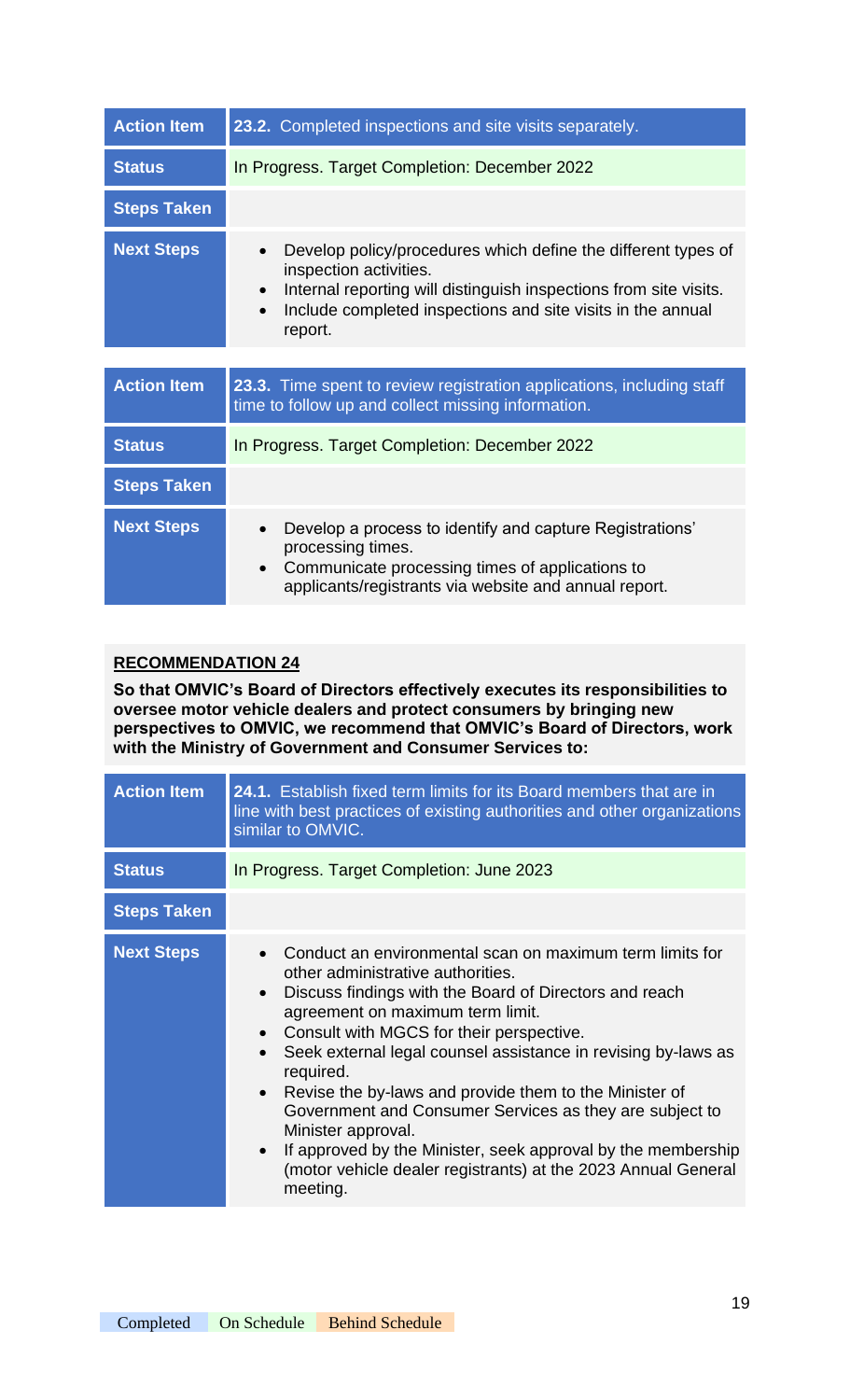| <b>Action Item</b> | 24.2. Reassess the proportion of industry representatives on<br>OMVIC's Board and compare it to the proportions in other delegated<br>authorities.                                                                                                                                                                                                                                                                                                                                                                                                                                                                                                                                                                                                                                                                 |
|--------------------|--------------------------------------------------------------------------------------------------------------------------------------------------------------------------------------------------------------------------------------------------------------------------------------------------------------------------------------------------------------------------------------------------------------------------------------------------------------------------------------------------------------------------------------------------------------------------------------------------------------------------------------------------------------------------------------------------------------------------------------------------------------------------------------------------------------------|
| <b>Status</b>      | In Progress. Target Completion: June 2023                                                                                                                                                                                                                                                                                                                                                                                                                                                                                                                                                                                                                                                                                                                                                                          |
| <b>Steps Taken</b> |                                                                                                                                                                                                                                                                                                                                                                                                                                                                                                                                                                                                                                                                                                                                                                                                                    |
| <b>Next Steps</b>  | Conduct an environmental scan on industry and consumer<br>$\bullet$<br>representation for other administrative authorities.<br>Discuss findings with the Board and reach agreement on<br>$\bullet$<br>desired proportions.<br>Consult with MGCS for their perspective.<br>$\bullet$<br>Seek external legal counsel assistance in revising by-laws as<br>$\bullet$<br>required.<br>Revise the by-laws and provide them to the Minister of<br>$\bullet$<br>Government and Consumer Services as they are subject to<br>Minister approval.<br>If approved by the Minister, seek approval by the membership<br>$\bullet$<br>(motor vehicle dealer registrants) at the 2023 Annual General<br>meeting.                                                                                                                   |
|                    |                                                                                                                                                                                                                                                                                                                                                                                                                                                                                                                                                                                                                                                                                                                                                                                                                    |
| <b>Action Item</b> | 24.3. Revise selection criteria for Board members to highlight<br>qualifications that best serve consumer interests.                                                                                                                                                                                                                                                                                                                                                                                                                                                                                                                                                                                                                                                                                               |
| <b>Status</b>      | In Progress. Target Completion: June 2023                                                                                                                                                                                                                                                                                                                                                                                                                                                                                                                                                                                                                                                                                                                                                                          |
| <b>Steps Taken</b> |                                                                                                                                                                                                                                                                                                                                                                                                                                                                                                                                                                                                                                                                                                                                                                                                                    |
| <b>Next Steps</b>  | Research the Board selection criteria for other consumer<br>protection agencies.<br>Discuss findings with the Board and reach agreement on<br>$\bullet$<br>desired criteria.<br>Consult with MGCS for their perspective and assistance in<br>$\bullet$<br>preparing for ministerial review.<br>Seek external legal counsel assistance in revising by-laws as<br>$\bullet$<br>required.<br>Revise the by-laws and provide them to the Minister of<br>$\bullet$<br>Government and Consumer Services as they are subject to<br>Minister approval.<br>If approved by the Minister, seek approval by the membership<br>$\bullet$<br>(motor vehicle dealer registrants) at the 2023 Annual General<br>meeting.<br>Ensure updated selection criteria is reflected in an updated<br>$\bullet$<br>administrative agreement. |

**So that OMVIC is effectively and transparently governed, we recommend that OMVIC's Board of Directors and the Compensation Fund's Board of Trustees:**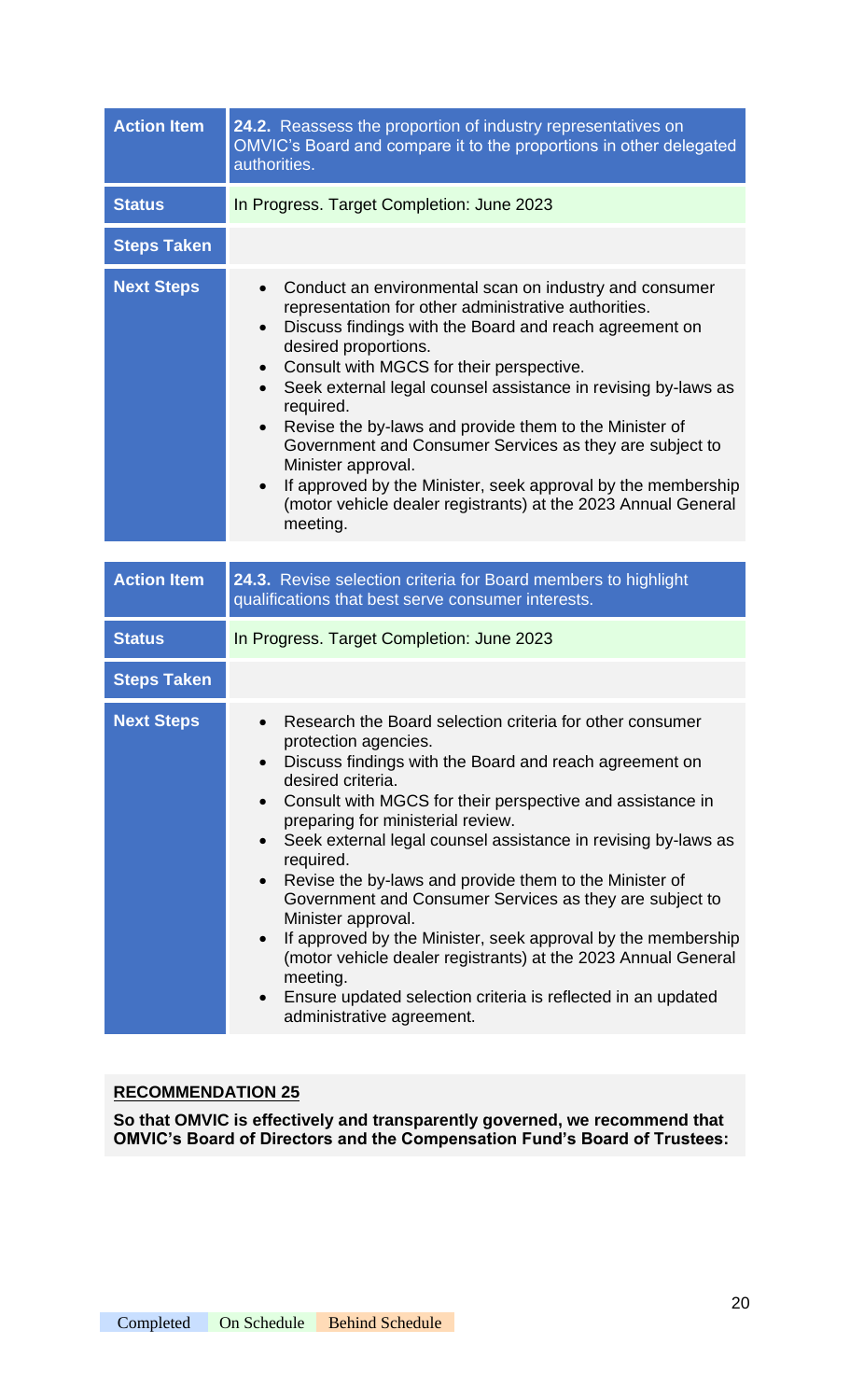| <b>Action Item</b> | 25.1. Establish and follow a protocol to ensure procurement of third-<br>party services are well documented, transparent, free from any<br>biases, and best suit the needs of OMVIC and its Compensation<br>Fund.                                                                                                           |
|--------------------|-----------------------------------------------------------------------------------------------------------------------------------------------------------------------------------------------------------------------------------------------------------------------------------------------------------------------------|
| <b>Status</b>      | In Progress. Target Completion: June 2022                                                                                                                                                                                                                                                                                   |
| <b>Steps Taken</b> |                                                                                                                                                                                                                                                                                                                             |
| <b>Next Steps</b>  | Conduct an environmental scan on comparable procurement<br>$\bullet$<br>and/or conflict of interest policies vis-à-vis external legal<br>counsel research.<br>Discuss findings and recommended changes with the Board of<br>Directors.<br>Write protocol.                                                                   |
| <b>Action Item</b> | 25.2. Establish clear policies that address actual, potential and<br>perceived conflicts of interest.                                                                                                                                                                                                                       |
| <b>Status</b>      | In Progress. Target Completion: June 2022                                                                                                                                                                                                                                                                                   |
| <b>Steps Taken</b> |                                                                                                                                                                                                                                                                                                                             |
| <b>Next Steps</b>  | Seek external legal counsel assistance in reviewing the<br>$\bullet$<br>Conflict of Interest Guidelines in the Code of Conduct for<br>Board of Directors, as required.<br>Add the Conflict of Interest Guidelines to the Compensation<br>$\bullet$<br>Fund Board of Trustees manual and OMVIC Board of<br>Directors manual. |

**So that the Compensation Fund's Board of Trustees can exercise its independent authority to manage and administer the Compensation Fund, we recommend that the Ministry of Government and Consumer Services:**

| <b>Action Item</b> | <b>26.1.</b> Amend the regulation to disallow the OMVIC Board from<br>appointing its own Board Members onto the Compensation Fund's<br><b>Board of Trustees.</b>                                                                 |
|--------------------|----------------------------------------------------------------------------------------------------------------------------------------------------------------------------------------------------------------------------------|
| <b>Status</b>      | <b>Ministry Recommendation</b>                                                                                                                                                                                                   |
|                    |                                                                                                                                                                                                                                  |
| <b>Action Item</b> | 26.2. Clarify the roles and responsibilities of the Compensation<br>Fund's Board of Trustees in the administrative agreement with<br>OMVIC to reflect its independent authority with respect to the<br><b>Compensation Fund.</b> |
| <b>Status</b>      | <b>Ministry Recommendation</b>                                                                                                                                                                                                   |

#### **RECOMMENDATION 27**

**So that OMVIC's resources are used more economically, we recommend that OMVIC and its Board of Directors:**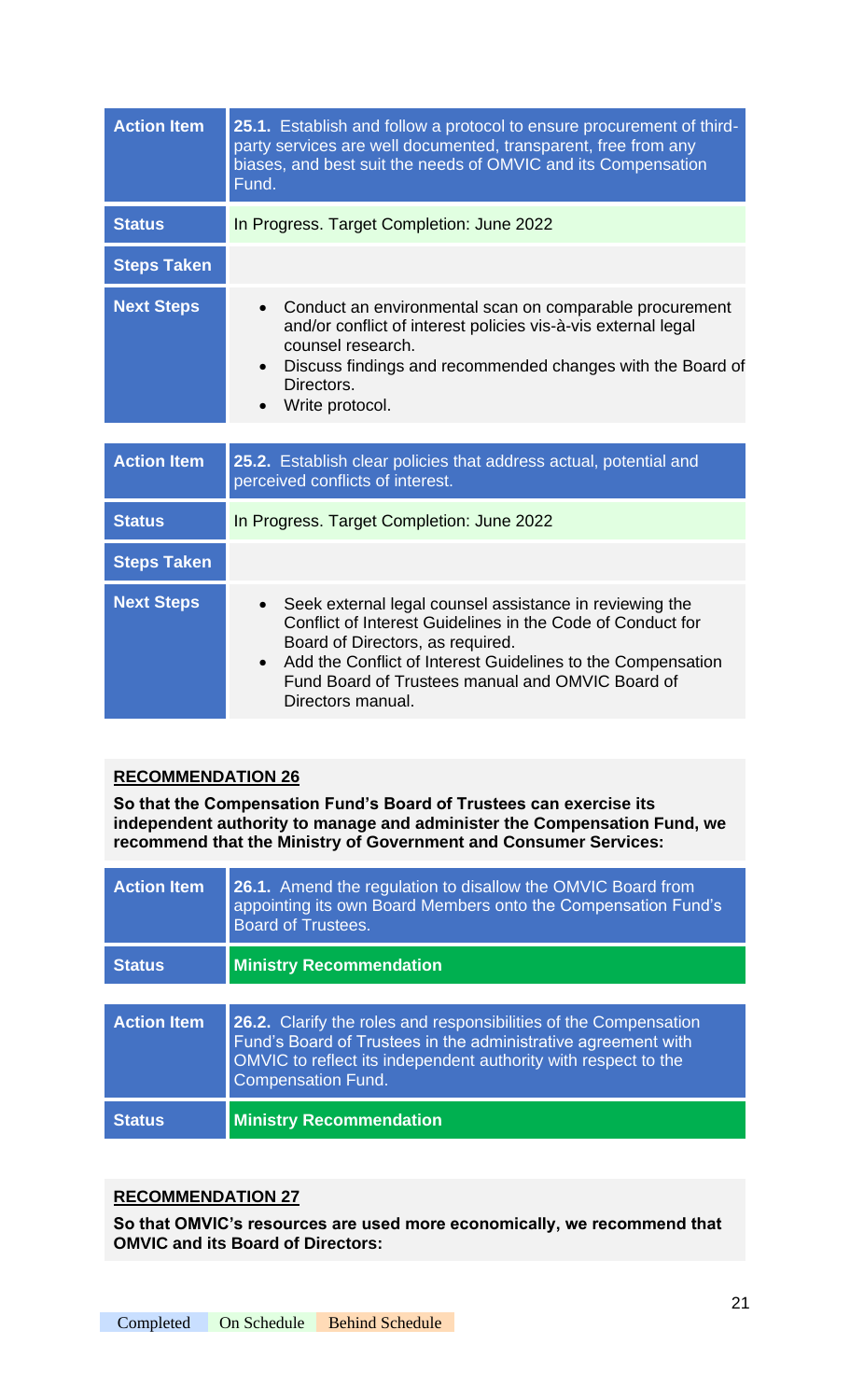| <b>Action Item</b> | 27.1. More closely align its reimbursement policy with the Ontario<br>government's Travel, Meal and Hospitality Expenses Directive.                                                                 |
|--------------------|-----------------------------------------------------------------------------------------------------------------------------------------------------------------------------------------------------|
| <b>Status</b>      | In Progress. Target Completion: June 2022                                                                                                                                                           |
| <b>Steps Taken</b> |                                                                                                                                                                                                     |
| <b>Next Steps</b>  | Prepare comparison chart based on government and other<br>$\bullet$<br>administrative authority policies.<br>Review with MGCS and present to the Board for discussion<br>$\bullet$<br>and approval. |

| <b>Action Item</b> | 27.2. Disallow any reimbursement of alcoholic beverages.                                                                                                                                                                                                 |
|--------------------|----------------------------------------------------------------------------------------------------------------------------------------------------------------------------------------------------------------------------------------------------------|
| <b>Status</b>      | In Progress. Target Completion: June 2022                                                                                                                                                                                                                |
| <b>Steps Taken</b> |                                                                                                                                                                                                                                                          |
| <b>Next Steps</b>  | Compare OMVIC's policy with the Ontario Public Service<br>(OPS) policy.<br>Amend OMVIC's policy to more closely mirror the OPS policy.<br>Review with MGCS and present to the Board for discussion<br>$\bullet$<br>and approval.                         |
| <b>Action Item</b> | 27.3. Remove the Board Chair's ability to override the meal rates<br>established in the expense policy.                                                                                                                                                  |
| <b>Status</b>      | In Progress. Target Completion: June 2022                                                                                                                                                                                                                |
| <b>Steps Taken</b> |                                                                                                                                                                                                                                                          |
| <b>Next Steps</b>  | Conduct a review of the existing OMVIC policy relative to the<br>$\bullet$<br>OPS policy.<br>Update the policy to remove the clause allowing meal rate to<br>be overridden.<br>Review with MGCS and present to the Board for discussion<br>and approval. |
| <b>Action Item</b> | 27.4. Utilize OMVIC's boardroom to minimize the costs of Board and                                                                                                                                                                                       |
|                    | Board committee meetings.                                                                                                                                                                                                                                |
| <b>Status</b>      | In Progress. Target Completion: August 2022                                                                                                                                                                                                              |
| <b>Steps Taken</b> | OMVIC's boardroom has been outfitted with all the required<br>$\bullet$<br>equipment and is ready to be utilized for Board and<br>Committee meetings.                                                                                                    |
| <b>Next Steps</b>  | Schedule Board and Committee meetings in boardroom when<br>$\bullet$<br>possible.                                                                                                                                                                        |